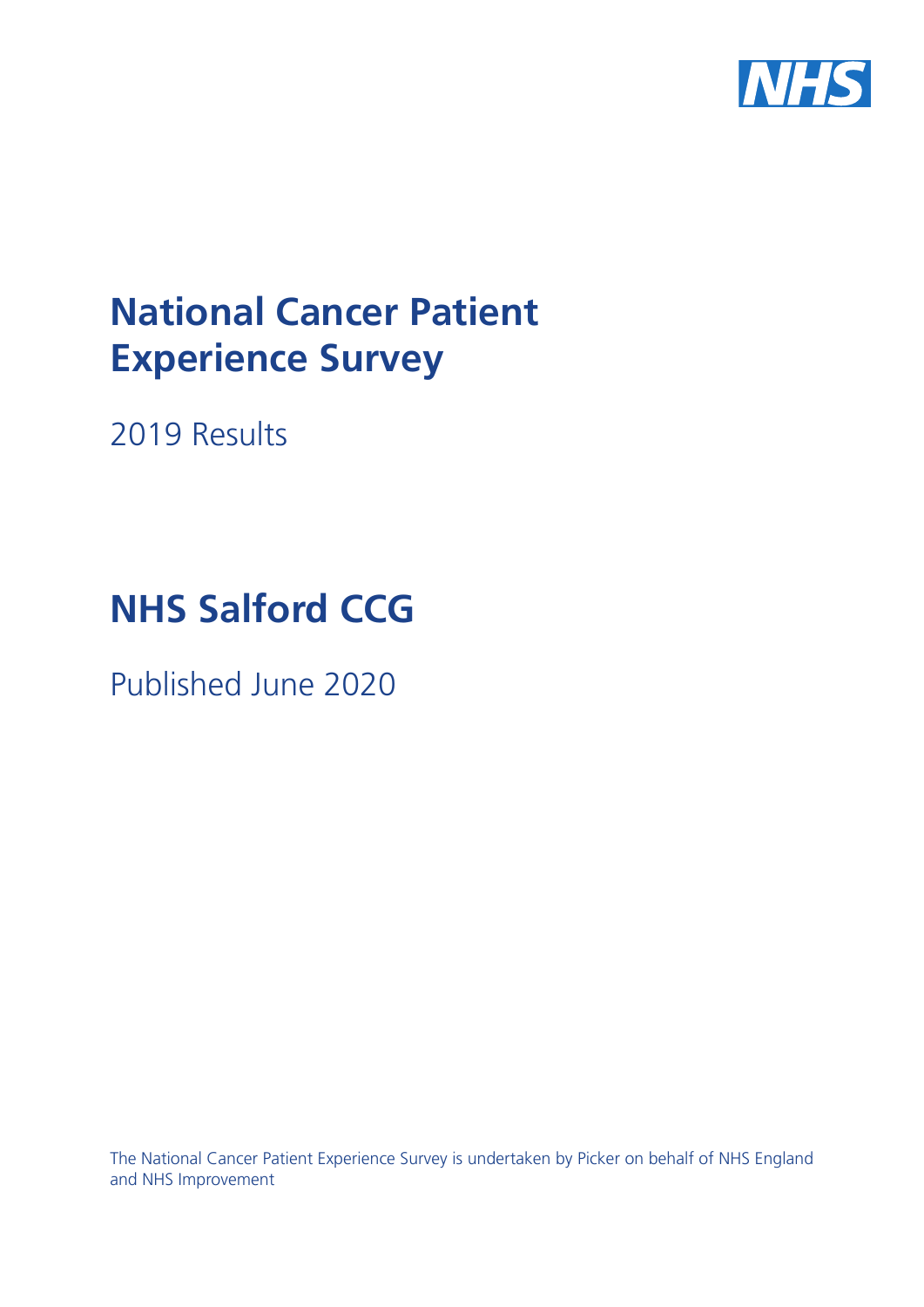# **Executive Summary** Case Mix Adjusted scores

### **Cancer Dashboard Questions**

The following seven questions are included in phase 1 of the Cancer Dashboard developed by Public Health England and NHS England:

Q61. Patient's average rating of care scored from very poor to very good

| $\mathbf{0}$ | $\overline{2}$   | 3                                                             | 4 | 5 | 6 | 7 | 8 | $\mathcal{Q}$ | 10                                                                                            |
|--------------|------------------|---------------------------------------------------------------|---|---|---|---|---|---------------|-----------------------------------------------------------------------------------------------|
|              |                  |                                                               |   |   |   |   |   | 9.0           |                                                                                               |
| 82%          |                  |                                                               |   |   |   |   |   |               | Q18. Patient definitely involved as much as they wanted in decisions about care and treatment |
|              |                  |                                                               |   |   |   |   |   |               | Q19. Patient given the name of a CNS who would support them through their treatment           |
| 84%          |                  | Q20. Patient found it very or quite easy to contact their CNS |   |   |   |   |   |               |                                                                                               |
|              |                  |                                                               |   |   |   |   |   |               | Q39. Patient always felt they were treated with respect and dignity while in hospital         |
| 96%          | leaving hospital |                                                               |   |   |   |   |   |               | Q41. Hospital staff told patient who to contact if worried about condition or treatment after |
| 64%          | treatment        |                                                               |   |   |   |   |   |               | Q55. General practice staff definitely did everything they could to support patient during    |

### **Questions Outside Expected Range**

|                                                                                                       |            | Case Mix Adjusted Scores   |                            |                   |
|-------------------------------------------------------------------------------------------------------|------------|----------------------------|----------------------------|-------------------|
|                                                                                                       | 2019 Score | Lower<br>Expected<br>Range | Upper<br>Expected<br>Range | National<br>Score |
| Q5. Received all the information needed about the test                                                | 99%        | 92%                        | 98%                        | 95%               |
| Q30. Hospital staff didn't talk in front of patient as if patient wasn't there                        | 93%        | 77%                        | 91%                        | 84%               |
| Q31. Patient had confidence and trust in all doctors treating them                                    | 92%        | 77%                        | 91%                        | 84%               |
| O59. Patient felt length of time for attending clinics and appointments for cancer was about<br>right | 80%        | 61%                        | 77%                        | 69%               |

|                                                                                             |            | Case Mix Adjusted Scores   |                            |                   |
|---------------------------------------------------------------------------------------------|------------|----------------------------|----------------------------|-------------------|
|                                                                                             | 2019 Score | Lower<br>Expected<br>Range | Upper<br>Expected<br>Range | National<br>Score |
| Q28. Afterwards, staff completely explained how operation had gone in understandable<br>wav | 71%        | 72%                        | 87%                        | 79%               |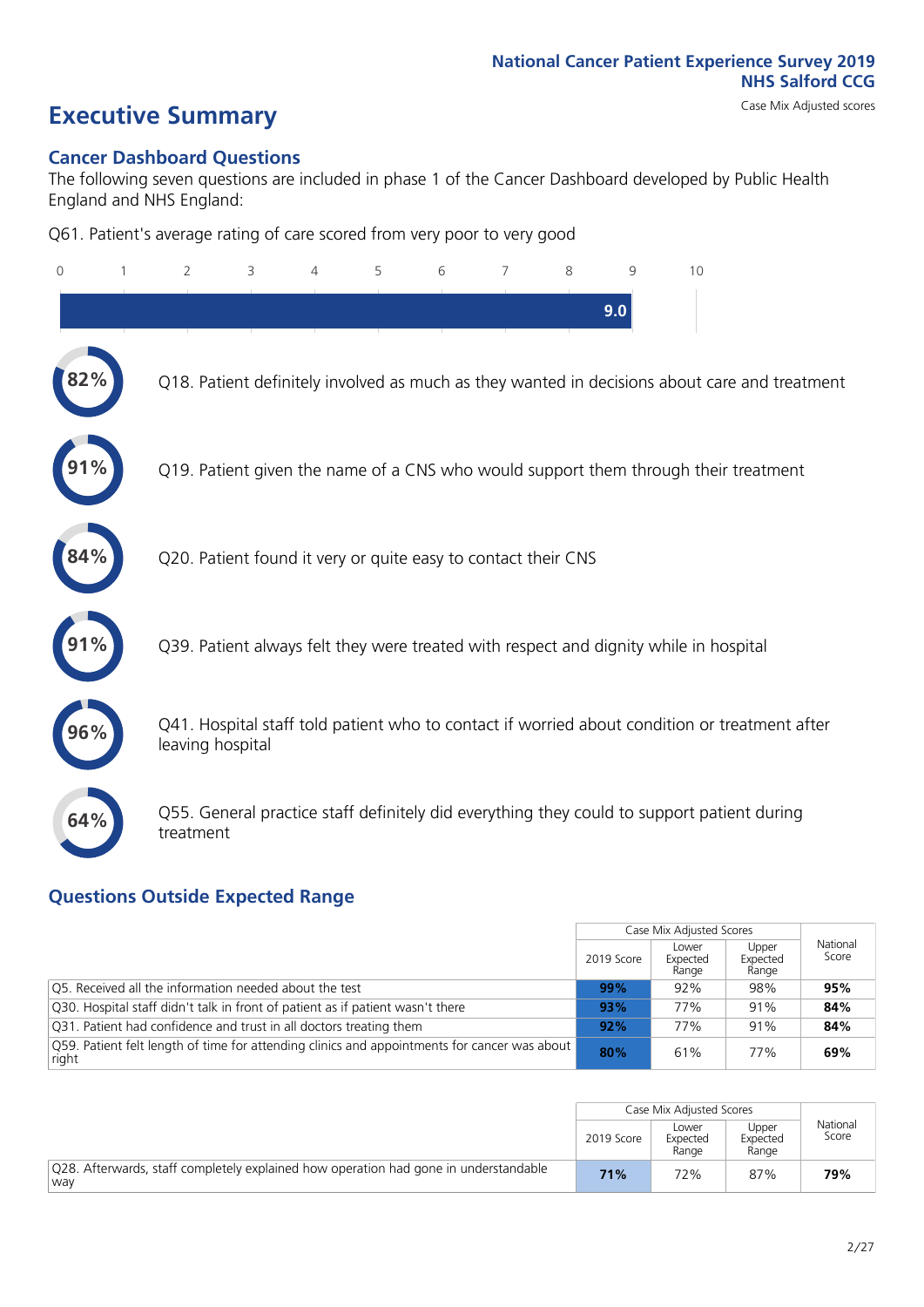# **Introduction**

The National Cancer Patient Experience Survey 2019 is the ninth iteration of the survey first undertaken in 2010. It has been designed to monitor national progress on cancer care; to provide information to drive local quality improvements; to assist commissioners and providers of cancer care; and to inform the work of the various charities and stakeholder groups supporting cancer patients.

The survey was overseen by a national Cancer Patient Experience Advisory Group. This Advisory Group set the principles and objectives of the survey programme and guided questionnaire development. The survey was commissioned and managed by NHS England. The survey provider, Picker, is responsible for designing, running and analysing the survey.

The 2019 survey involved 143 NHS Trusts. Out of 111,366 people, 67,858 people responded to the survey, yielding a response rate of 61%.

# **Methodology**

### **Eligibility, fieldwork and survey methods**

The sample for the survey included all adult (aged 16 and over) NHS patients, with a confirmed primary diagnosis of cancer, discharged from an NHS Trust after an inpatient episode or day case attendance for cancer related treatment in the months of April, May and June 2019. The fieldwork for the survey was undertaken between December 2019 and March 2020.

As in the previous four years, the survey used a mixed mode methodology. Questionnaires were sent by post, with two reminders where necessary, but also included an option to complete the questionnaire online. A Freephone helpline and email was available for respondents to opt out, ask questions about the survey, enable them to complete their questionnaire over the phone and provide access to a translation and interpreting facility for those whose first language was not English.

### **Case-mix adjustment**

Both unadjusted and adjusted scores are presented in this report. Case-mix adjusted scores allows us to account for the impact that differing patient populations might have on results. By using the case-mix adjusted estimates we can obtain a greater understanding of how a CCG is performing given their patient population. The factors taken into account in this case-mix adjustment are gender, age, ethnic group, deprivation, and tumour group.

### **Scoring methodology**

Fifty-two questions from the questionnaire are scored as these questions relate directly to patient experience. For all but one question (Q61), scores are presented as the percentage of positive responses out of all scored responses. For Q61, respondents rate their overall care on a scale of 0 to 10, of which the average was calculated for this question's presented score. The percentages in this report have been rounded to the nearest percentage point. Therefore, in some cases the figures do not appear to add up to 100%.

### **Statistical significance**

In the reporting of 2019 results, appropriate statistical tests have been undertaken to identify unadjusted scores for which the change over time is 'statistically significant'. Thirty-seven scored questions in 2019 have been compared with those of 2018 and a statistically significant change between the two years has been reported where identified.

For the scored questions that are comparable beyond 2018, statistically significant change over the five years has also been reported where identified. A statistically significant difference means that the change in the result is very unlikely to have occurred by sampling variation.

### **Suppression**

### **Question-level suppression**

For scores where the base size per question is  $<$ 21, the score will be suppressed and replaced with an asterisk (\*). The base size will include neutral response options.

### **Double suppression**

If any group within a particular sub-group breakdown (such as the tumour group breakdown) has <21 responses, then the figure for this particular group is suppressed and replaced with an asterisk (\*). If there is only one group within the sub-group breakdown that has <21 respondents, and is therefore suppressed, the group with the next lowest number of respondents is also supressed and replaced with an asterisk (\*) (regardless if it is greater than or less than 21).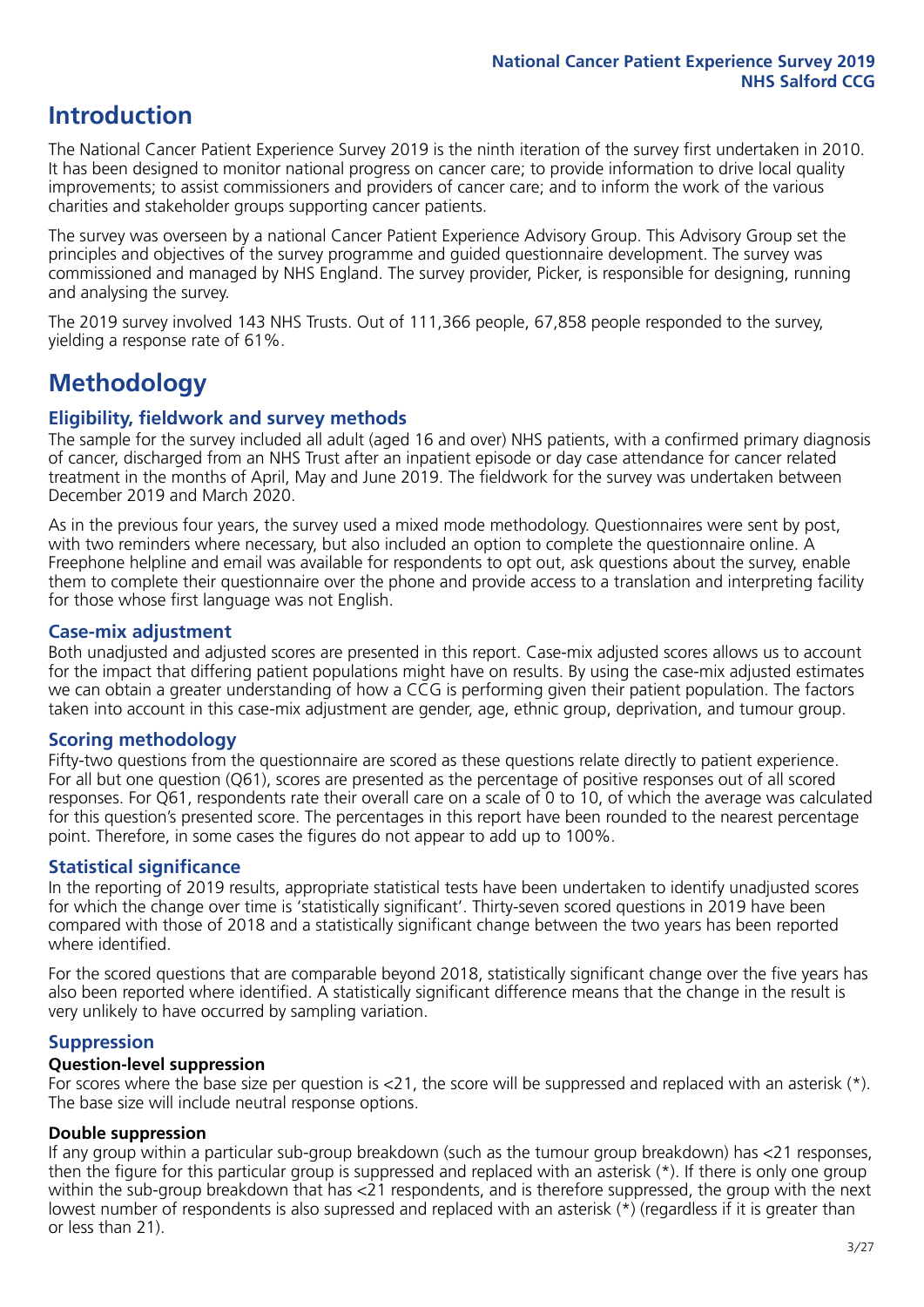# **Understanding the results**

This report shows how this CCG scored for each question in the survey, compared with national results and previous year's results. It is aimed at helping individual CCGs to understand their performance and identify areas for local improvement. Below is a description of the type of results presented within this report and how to understand them.

### **Expected range charts**

The expected range charts in this report show a bar with the lowest and highest score received for each question nationally. Within this bar, an expected range is given (in grey) and a black diamond represents the actual score for this CCG.

CCGs whose score is above the upper limit of the expected range (in the dark blue) are positive outliers, with a score statistically significantly higher than the national mean. This indicates that the CCG performs better than what CCGs of the same size and demographics are expected to perform. The opposite is true if the score is below the lower limit of the expected range (in the light blue); these are negative outliers. For scores within the expected range (in the grey), the score is what we would expect given the CCG's size and demographics.

### **Comparability tables**

The comparability tables show the 2018 and 2019 unadjusted scores for this CCG for each scored question. If there is a significant change from 2018 and 2019 or overall from 2015 to 2019, an arrow will be presented for the direction of change. The adjusted 2019 score will also be presented for each scored question along with the lower and upper expected range and national score. Scores above the upper limit of the expected range will be highlighted dark blue, scores below the lower limit of the expected range will be highlighted light blue, and scores within the lower and upper limit of the expected ranges will be highlighted grey.

### **Tumour type tables**

The tumour type tables show the unadjusted scores for each scored question for each of the 13 tumour groups. The national score for that tumour group is also shown. Unadjusted scores for the same tumour type across different CCGs may not be comparable, as they do not account for the impact that differing patient populations might have on results. Central nervous system is abbreviated as 'CNS' and lower gastrointestinal tract is abbreviated as 'LGT' throughout this report.

### **Year on year charts**

The year on year charts show five columns representing the unadjusted scores of the last five years (2015, 2016, 2017, 2018 and 2019) for each scored question.

#### **Notes on specific questions**

Following the development phase of the 2019 survey, several changes were made to the questionnaire. Six scored questions were amended (Q5, Q18, Q30, Q35, Q56 and Q60) and one non-scored question (Q29) was amended that impacted the comparability of questions Q30 to Q41. Of all questions changed or impacted by change, only Q60 is presented with historical comparisons; though the results should be interpreted with caution.

### **Unadjusted data and case-mix adjusted data**

Unadjusted data should be used to see the actual responses from patients relating to the CCG. Case-mix adjusted data, together with expected ranges, should be used to understand whether the results are significantly higher or lower than national results taking account of the patient mix.

### **Further information**

This research was carried out in accordance with the international standard for organisations conducting social research (accreditation to ISO20252:2012; certificate number GB08/74322). The 2019 survey data has been produced and published in line with the Code of Practice for Official Statistics.

For more information on the methodology, please see the Technical Document. It can be viewed along with the 2019 questionnaire and survey quidance on the website at [www.ncpes.co.uk](https://www.ncpes.co.uk/supporting-documents). For all other outputs at National, Trust, CCG and Cancer Alliance level, please see the PDF reports, Excel tables and dashboards at [www.ncpes.co.uk.](https://www.ncpes.co.uk/current-results)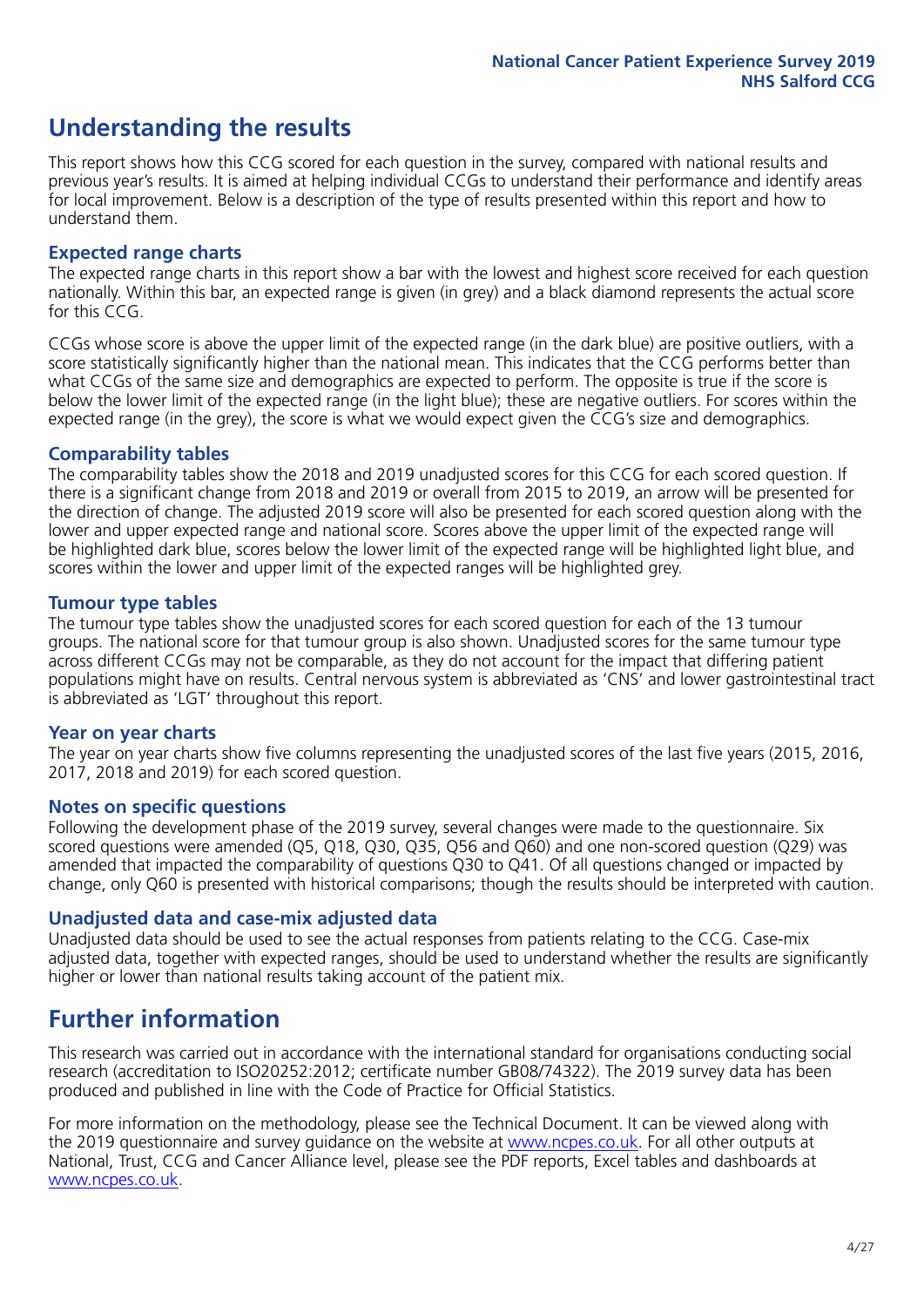### **Response Rate**

### **Overall Response Rate**

190 patients responded out of a total of 338 patients, resulting in a response rate of 56%.

|          | Sample Size | Adjusted<br>Sample | Completed | Response Rate |
|----------|-------------|--------------------|-----------|---------------|
| CCG      | 353         | 338                | 190       | 56%           |
| National | 119,855     | 111.366            | 67,858    | 61%           |

### **Respondents by Survey Type**

|                            | Number of<br>Respondents |
|----------------------------|--------------------------|
| Online                     | 15                       |
| Paper                      | 175                      |
| Phone                      | $\left( \right)$         |
| <b>Translation Service</b> |                          |

### **Respondents by Tumour Group**

|                      | Number of<br>Respondents |
|----------------------|--------------------------|
| <b>Brain / CNS</b>   | ∩                        |
| <b>Breast</b>        | 19                       |
| Colorectal / LGT     | 28                       |
| Gynaecological       | 13                       |
| Haematological       | 33                       |
| <b>Head and Neck</b> | 8                        |
| Lung                 | 21                       |
| Prostate             | 8                        |
| Sarcoma              | 2                        |
| Skin                 | 5                        |
| <b>Upper Gastro</b>  | 15                       |
| Urological           | 29                       |
| Other                | 9                        |

### **Respondents by Age and Gender**

Respondents year of birth has been used to determine age. This information has been amalgamated into 8 age bands. The age and gender distribution for the CCG was as follows:

|        | Age 16-24 | Age 25-34 | Age 35-44 | Age 45-54 | Age 55-64 | Age 65-74 | Age 75-84 | Age 85+ | Total          |
|--------|-----------|-----------|-----------|-----------|-----------|-----------|-----------|---------|----------------|
| Male   |           |           |           |           | 18        | 40        | 36        |         | 109            |
| Female |           |           |           |           | 16        | 35        |           |         | 8 <sup>1</sup> |
| Total  |           |           |           | 16        | 34        | 75        | 49        | 10      | 190            |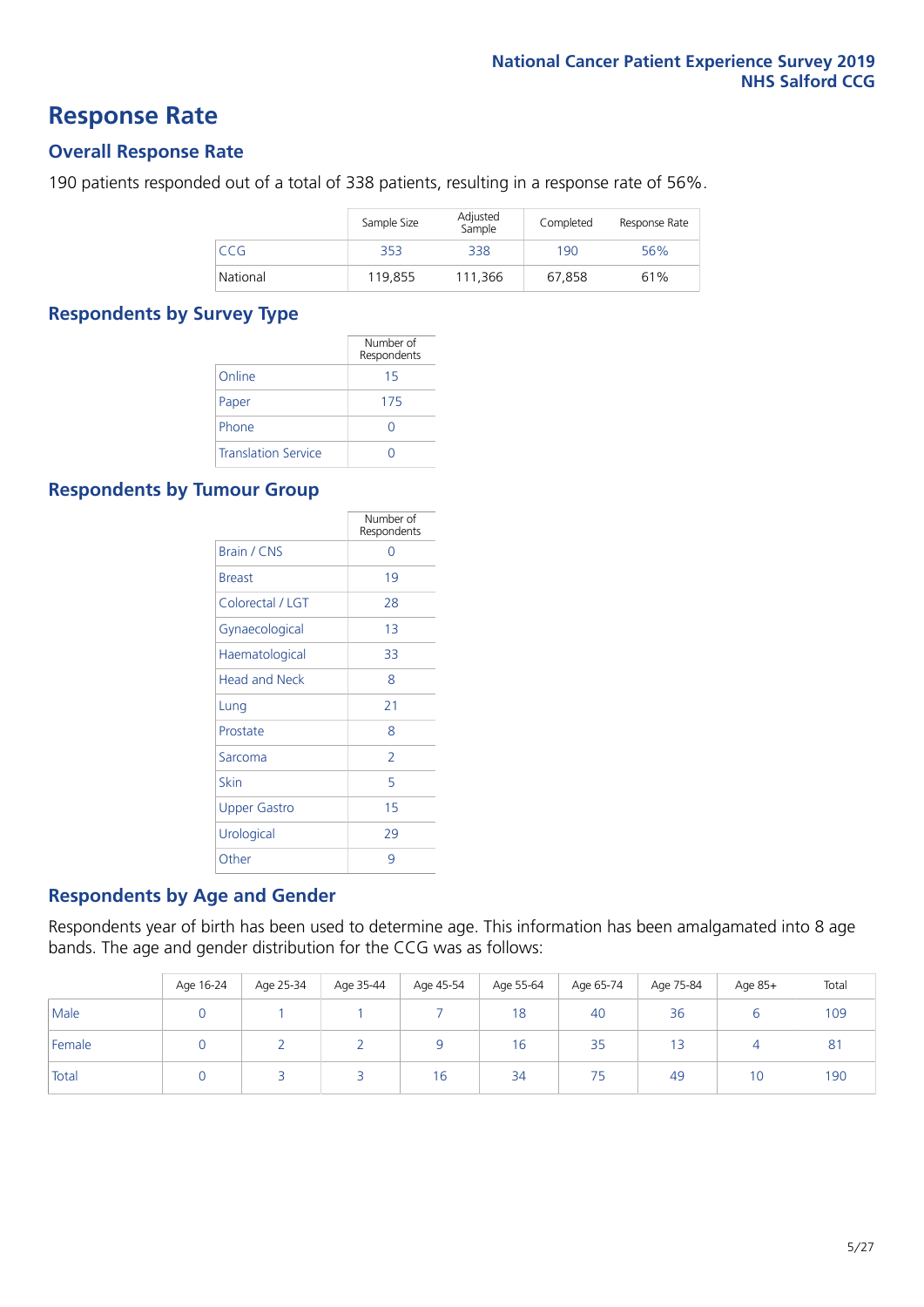# **Expected Range Charts**

| Lower Expected Range<br>Average                                                                                                                                                                                                                                                                                                                                                                                                                                                                                             |    |     | Upper Expected Range |     |     |     |            | Case Mix Adjusted Score |                   |            |                 |
|-----------------------------------------------------------------------------------------------------------------------------------------------------------------------------------------------------------------------------------------------------------------------------------------------------------------------------------------------------------------------------------------------------------------------------------------------------------------------------------------------------------------------------|----|-----|----------------------|-----|-----|-----|------------|-------------------------|-------------------|------------|-----------------|
| <b>SEEING YOUR GP</b><br>Q1. Saw GP once or twice before being told they needed to go to<br>hospital<br>Q2. Patient thought they were seen as soon as necessary                                                                                                                                                                                                                                                                                                                                                             | 0% | 10% | 20%                  | 30% | 40% | 50% | 60%        | 70%                     | 80%<br>81%        | 89%        | 90% 100%        |
| <b>DIAGNOSTIC TESTS</b><br>Q5. Received all the information needed about the test<br>Q6. The length of time waiting for the test to be done was about<br>right<br>Q7. Test results explained in completely understandable way                                                                                                                                                                                                                                                                                               | 0% | 10% | 20%                  | 30% | 40% | 50% | 60%        | 70%                     | 80%<br>78%        | 91%        | 90% 100%<br>99% |
| <b>FINDING OUT WHAT WAS WRONG WITH YOU</b><br>Q10. Patient told they could bring a family member or friend when<br>first told they had cancer<br>Q11. Patient felt they were told sensitively that they had cancer<br>Q12. Patient completely understood the explanation of what was<br>wrong<br>Q13. Patient given easy to understand written information about<br>the type of cancer they had                                                                                                                             | 0% | 10% | 20%                  | 30% | 40% | 50% | 60%        | 70%<br>71%<br>73%       | 80%<br>76%        | 87%        | 90% 100%        |
| <b>DECIDING THE BEST TREATMENT FOR YOU</b><br>Q14. Patient felt that treatment options were completely explained<br>Q15. Patient felt possible side effects were definitely explained in<br>an understandable way<br>Q16. Patient definitely given practical advice and support in dealing<br>with side effects of treatment<br>Q17. Patient definitely told about side effects that could affect<br>them in the future<br>Q18. Patient definitely involved as much as they wanted in<br>decisions about care and treatment | 0% | 10% | 20%                  | 30% | 40% | 50% | 60%<br>58% | 70%<br>72%<br>68%       | 80%<br>82%<br>82% |            | 90% 100%        |
| <b>CLINICAL NURSE SPECIALIST (CNS)</b><br>Q19. Patient given the name of a CNS who would support them<br>through their treatment<br>Q20. Patient found it very or quite easy to contact their CNS<br>Q21. Patient got understandable answers to important questions<br>all or most of the time                                                                                                                                                                                                                              | 0% |     | 10% 20%              | 30% | 40% | 50% | 60%        | 70%                     | 80%<br>84%        | 91%<br>91% | 90% 100%        |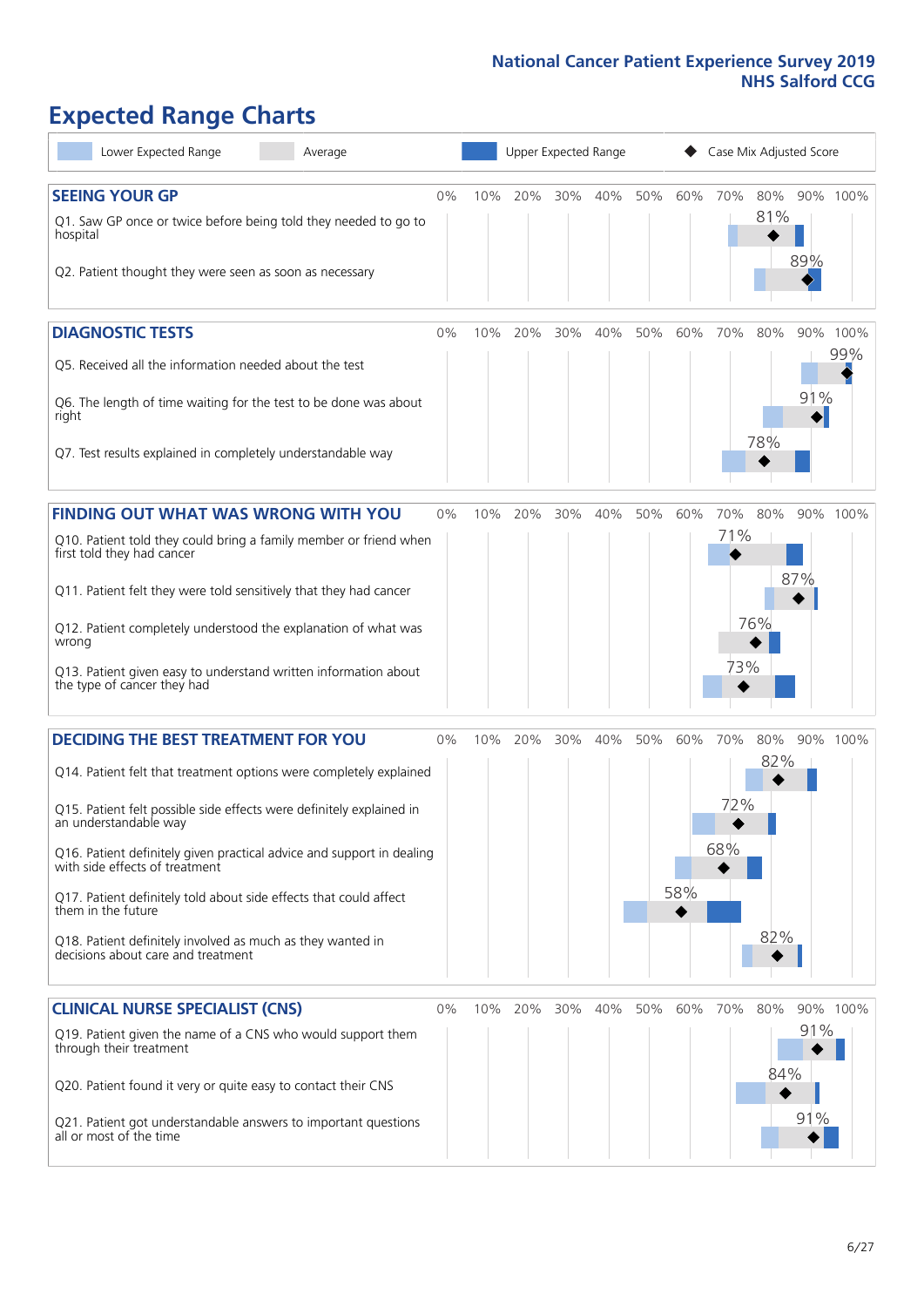# **Expected Range Charts**

| Lower Expected Range<br>Average                                                                                                                                                                                 |    | Upper Expected Range |     |     |     |     | Case Mix Adjusted Score |     |            |                               |  |
|-----------------------------------------------------------------------------------------------------------------------------------------------------------------------------------------------------------------|----|----------------------|-----|-----|-----|-----|-------------------------|-----|------------|-------------------------------|--|
| <b>SUPPORT FOR PEOPLE WITH CANCER</b><br>Q22. Hospital staff gave information about support or self-help<br>groups for people with cancer<br>Q23. Hospital staff discussed or gave information about the impact | 0% | 10%                  | 20% | 30% | 40% | 50% | 60% 70%                 |     | 80%<br>82% | 90% 100%<br>86%               |  |
| cancer could have on day to day activities<br>Q24. Hospital staff gave information on getting financial help or<br>possible benefits<br>Q25. Hospital staff told patient they could get free prescriptions      |    |                      |     |     |     |     | 62%                     |     | 81%        |                               |  |
| <b>OPERATIONS</b>                                                                                                                                                                                               | 0% | 10%                  | 20% | 30% | 40% | 50% | 60%                     | 70% | 80%        | 90% 100%                      |  |
| Q27. Beforehand, patient had all the information needed about the<br>operation                                                                                                                                  |    |                      |     |     |     |     |                         |     |            | 95%                           |  |
| Q28. Afterwards, staff completely explained how operation had<br>gone in understandable way                                                                                                                     |    |                      |     |     |     |     |                         | 71% |            |                               |  |
| <b>HOSPITAL CARE AS AN INPATIENT</b>                                                                                                                                                                            | 0% | 10%                  | 20% | 30% | 40% | 50% | 60%                     | 70% | 80%        | 90% 100%                      |  |
| Q30. Hospital staff didn't talk in front of patient as if patient wasn't<br>there                                                                                                                               |    |                      |     |     |     |     |                         |     |            | 93%<br>$\blacklozenge$        |  |
| Q31. Patient had confidence and trust in all doctors treating them                                                                                                                                              |    |                      |     |     |     |     |                         |     |            | 92%<br>$\color{blue}\diamond$ |  |
| Q32. Patient's family or someone close definitely felt able to talk to<br>a doctor                                                                                                                              |    |                      |     |     |     |     |                         |     | 77%        |                               |  |
| Q33. Patient had confidence and trust in all the ward nurses<br>treating them                                                                                                                                   |    |                      |     |     |     |     |                         |     | 78%        |                               |  |
| Q34. Patient thought there were always or nearly always enough<br>nurses on duty to care for them                                                                                                               |    |                      |     |     |     |     |                         | 67% |            |                               |  |
| Q35. All hospital staff asked patient what name they prefer to be<br>called by                                                                                                                                  |    |                      |     |     |     |     |                         | 72% |            |                               |  |
| Q36. Patient always given enough privacy when discussing<br>condition or treatment                                                                                                                              |    |                      |     |     |     |     |                         |     |            | 88%                           |  |
| Q37. Patient definitely found hospital staff to discuss worries or<br>fears during their inpatient visit                                                                                                        |    |                      |     |     |     | 51% |                         |     |            |                               |  |
| Q38. Hospital staff definitely did everything they could to help<br>control pain                                                                                                                                |    |                      |     |     |     |     |                         |     |            | 88%                           |  |
| Q39. Patient always felt they were treated with respect and dignity<br>while in hospital                                                                                                                        |    |                      |     |     |     |     |                         |     |            | 91%                           |  |
| Q40. Patient given clear written information about what should or<br>should not do after leaving hospital                                                                                                       |    |                      |     |     |     |     |                         |     | 84%        |                               |  |
| Q41. Hospital staff told patient who to contact if worried about<br>condition or treatment after leaving hospital                                                                                               |    |                      |     |     |     |     |                         |     |            | 96%                           |  |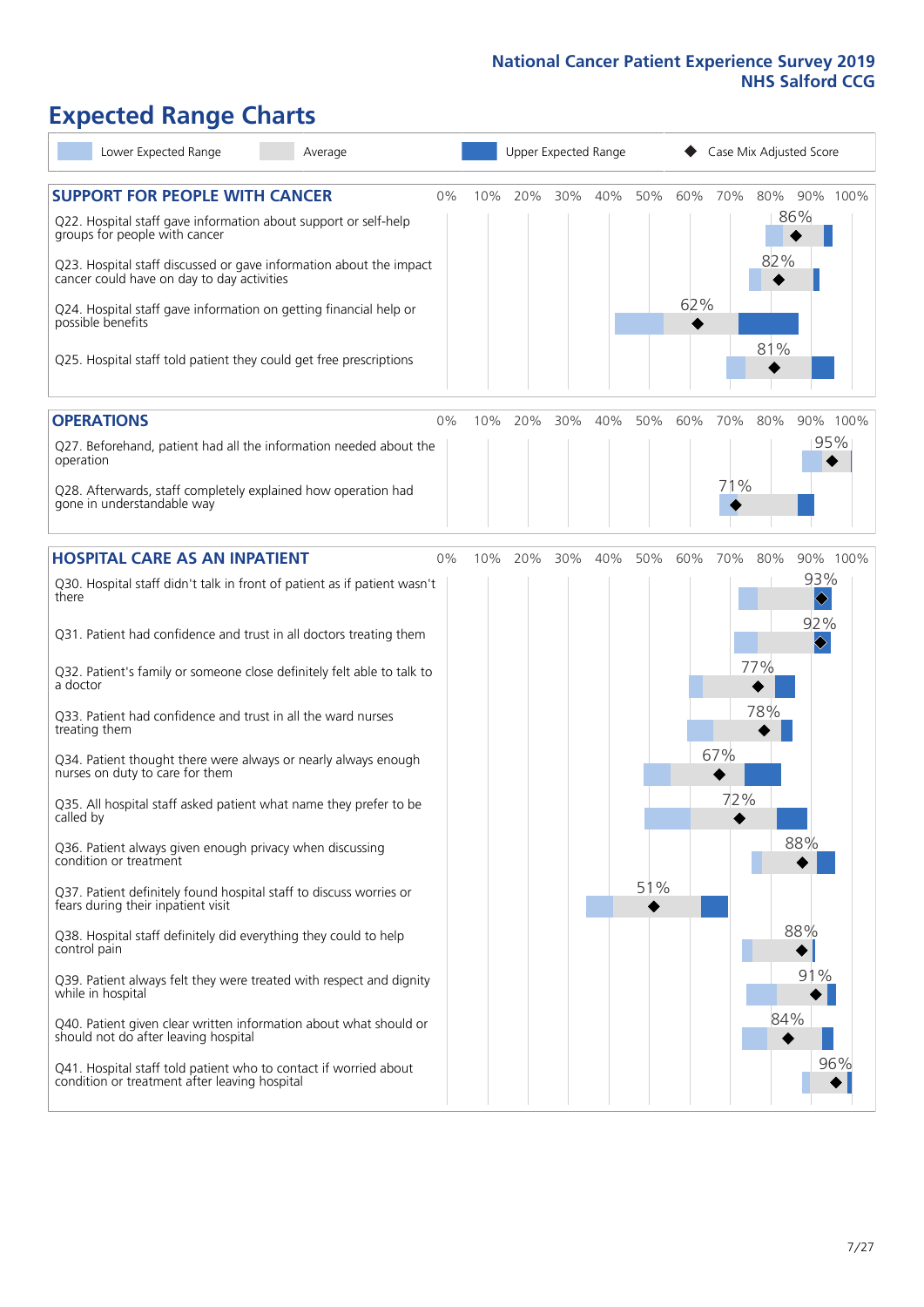# **Expected Range Charts**

| Lower Expected Range<br>Average                                                                                                                                                                                                                                                                                                                                                                                                                                                                                                                                                                                                                                                                        |          |     |     | Upper Expected Range |                   |            |                   |            |                   | Case Mix Adjusted Score |                 |
|--------------------------------------------------------------------------------------------------------------------------------------------------------------------------------------------------------------------------------------------------------------------------------------------------------------------------------------------------------------------------------------------------------------------------------------------------------------------------------------------------------------------------------------------------------------------------------------------------------------------------------------------------------------------------------------------------------|----------|-----|-----|----------------------|-------------------|------------|-------------------|------------|-------------------|-------------------------|-----------------|
| <b>HOSPITAL CARE AS A DAY PATIENT / OUTPATIENT 0%</b><br>Q43. Patient definitely found hospital staff to discuss worries or<br>fears during their outpatient or day case visit<br>Q44. Cancer doctor had the right documents at patient's last<br>outpatient appointment<br>Q46. Beforehand patient completely had all information needed<br>about radiotherapy treatment<br>Q47. Patient completely given understandable information about<br>whether radiotherapy was working<br>Q49. Beforehand patient completely had all information needed<br>about chemotherapy treatment<br>Q50. Patient given enough information about whether<br>chemotherapy was working in a completely understandable way |          | 10% | 20% | 30%                  | 40%               | 50%        | 60%<br>65%<br>62% | 70%<br>71% | 80%<br>85%        | 86%                     | 90% 100%<br>97% |
| <b>HOME CARE AND SUPPORT</b><br>Q51. Hospital staff definitely gave family or someone close all the<br>information needed to help care at home<br>Q52. Patient definitely given enough support from health or social<br>services during treatment<br>Q53. Patient definitely given enough support from health or social<br>services after treatment                                                                                                                                                                                                                                                                                                                                                    | 0%       | 10% | 20% | 30%                  | 40%               | 50%<br>52% | 60%<br>62%<br>58% | 70%        | 80%               |                         | 90% 100%        |
| <b>CARE FROM YOUR GENERAL PRACTICE</b><br>Q54. GP given enough information about patient's condition and<br>treatment<br>Q55. General practice staff definitely did everything they could to<br>support patient during treatment                                                                                                                                                                                                                                                                                                                                                                                                                                                                       | 0%       | 10% | 20% | 30%                  | 40%               | 50%        | 60%<br>64%        | 70%        | 80%               | 95%                     | 90% 100%        |
| <b>YOUR OVERALL NHS CARE</b><br>Q56. Different people treating and caring for patient always work<br>well together to give best possible care<br>Q57. Patient given a care plan<br>Q58. Overall the administration of care was good or very good<br>Q59. Patient felt length of time for attending clinics and<br>appointments for cancer was about right<br>Q60. Someone discussed with patient whether they would like to<br>take part in cancer research                                                                                                                                                                                                                                            | 0%       | 10% | 20% | 30%                  | 40%<br>44%<br>36% | 50%        | 60%               | 70%        | 80%<br>75%<br>80% | 93%                     | 90% 100%        |
| Q61. Patient's average rating of care scored from very poor to very<br>good                                                                                                                                                                                                                                                                                                                                                                                                                                                                                                                                                                                                                            | $\Omega$ |     | 2   | 3                    | 4                 | 5          | 6                 | 7          | 8                 | 9<br>9.0                | 10              |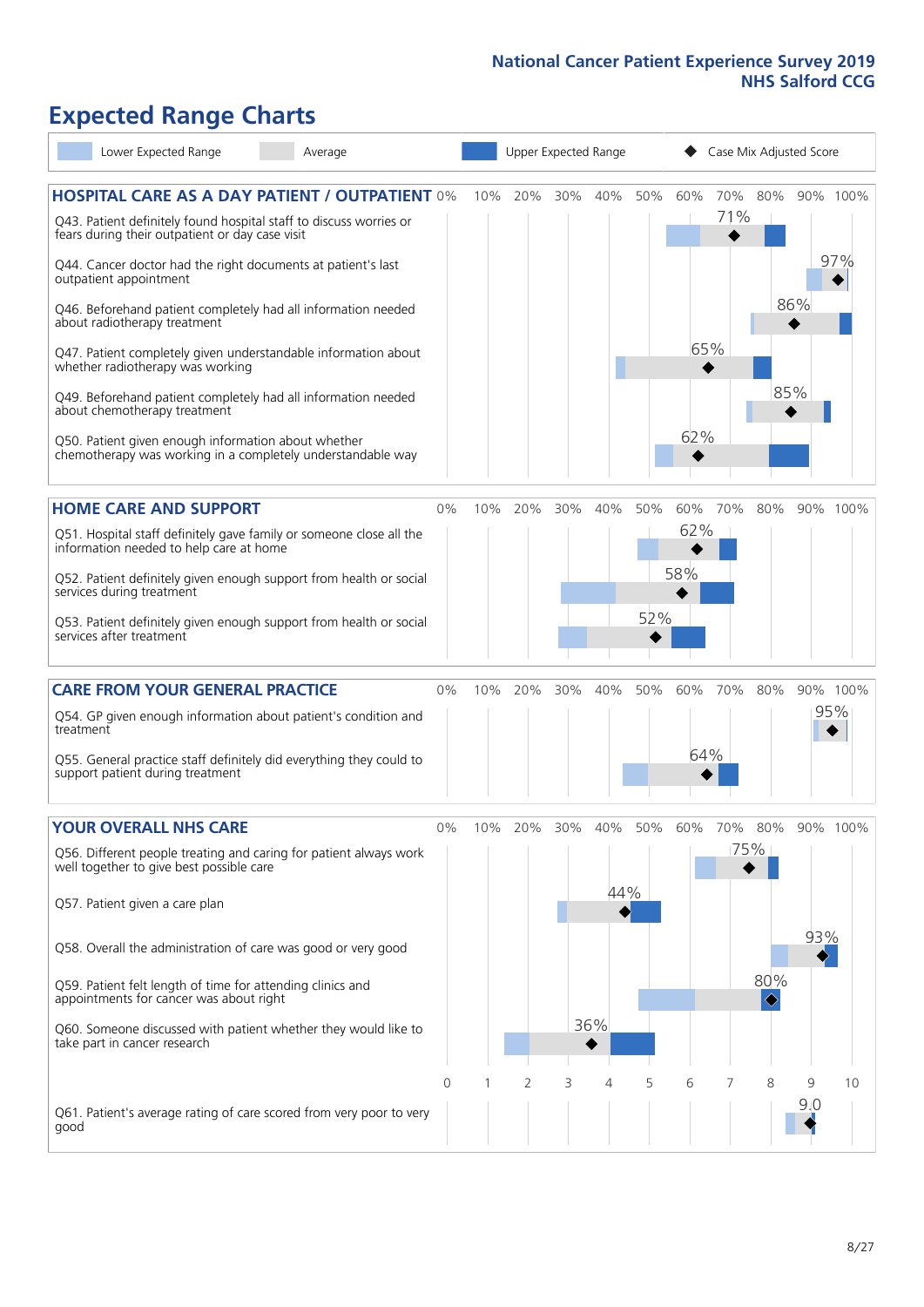# **Comparability Tables**

\* Indicates where a score has been suppressed because there are less than 21 responses.

\*\* No score available for 2018.

 $\triangle$  or  $\nabla$ 

Change 2018-2019: Indicates where 2019 score is significantly higher or lower than 2018 score Change Overall: Indicates significant change overall (2015, 2016, 2017, 2018 and 2019).

Adjusted Score below Lower Expected Range Adjusted Score between Upper and Lower Expected Ranges Adjusted Score above Upper

Expected Range

|                                                                             |           |               | Unadjusted Scores |               |                                                     |         |               | Case Mix Adjusted Scores |                                     |                   |
|-----------------------------------------------------------------------------|-----------|---------------|-------------------|---------------|-----------------------------------------------------|---------|---------------|--------------------------|-------------------------------------|-------------------|
|                                                                             | 2018<br>n | 2018<br>Score | 2019<br>n         | 2019<br>Score | $\sqrt{(\text{Change})}$ Change<br>$2018 -$<br>2019 | Overall | 2019<br>Score | Lower<br>Range           | Upper<br>Expected Expected<br>Range | National<br>Score |
| <b>SEEING YOUR GP</b>                                                       |           |               |                   |               |                                                     |         |               |                          |                                     |                   |
| Q1. Saw GP once or twice before being told they needed to go<br>to hospital | 126       | 83%           | 130               | 78%           |                                                     |         | 81%           | 72%                      | 86%                                 | 79%               |
| Q2. Patient thought they were seen as soon as necessary                     | 188       | 88%           | 188               | 89%           |                                                     |         | 89%           | 79%                      | 89%                                 | 84%               |
| <b>DIAGNOSTIC TESTS</b>                                                     |           |               |                   |               |                                                     |         |               |                          |                                     |                   |

| Q5. Received all the information needed about the test                    | $**$ | **  | 56  | 99% |  | <b>99%</b> | 92% | 98% | 95% |
|---------------------------------------------------------------------------|------|-----|-----|-----|--|------------|-----|-----|-----|
| Q6. The length of time waiting for the test to be done was<br>about right | 154  | 88% | 162 | 91% |  | 91%        | 83% | 93% | 88% |
| Q7. Test results explained in completely understandable way               | 154  | 82% | 164 | 78% |  | 78%        | 74% | 86% | 80% |

| <b>FINDING OUT WHAT WAS WRONG WITH YOU</b>                                                      |     |     |     |     |     |     |     |     |
|-------------------------------------------------------------------------------------------------|-----|-----|-----|-----|-----|-----|-----|-----|
| Q10. Patient told they could bring a family member or friend<br>when first told they had cancer | 172 | 75% | 182 | 72% | 71% | 70% | 84% | 77% |
| Q11. Patient felt they were told sensitively that they had cancer                               | 191 | 83% | 190 | 87% | 87% | 81% | 91% | 86% |
| Q12. Patient completely understood the explanation of what<br>was wrong                         | 191 | 74% | 190 | 76% | 76% | 67% | 80% | 73% |
| Q13. Patient given easy to understand written information<br>about the type of cancer they had  | 164 | 75% | 67  | 72% | 73% | 68% | 81% | 74% |

| <b>DECIDING THE BEST TREATMENT FOR YOU</b>                                                              |      |     |     |     |  |     |     |     |     |
|---------------------------------------------------------------------------------------------------------|------|-----|-----|-----|--|-----|-----|-----|-----|
| Q14. Patient felt that treatment options were completely<br>explained                                   | 169  | 87% | 178 | 83% |  | 82% | 78% | 89% | 83% |
| Q15. Patient felt possible side effects were definitely explained<br>in an understandable way           | 181  | 75% | 180 | 73% |  | 72% | 66% | 79% | 73% |
| Q16. Patient definitely given practical advice and support in<br>dealing with side effects of treatment | 180  | 65% | 181 | 70% |  | 68% | 60% | 74% | 67% |
| Q17. Patient definitely told about side effects that could affect<br>them in the future                 | 173  | 60% | 171 | 60% |  | 58% | 49% | 64% | 57% |
| Q18. Patient definitely involved as much as they wanted in<br>decisions about care and treatment        | $**$ | **  | 185 | 82% |  | 82% | 75% | 87% | 81% |

| <b>CLINICAL NURSE SPECIALIST (CNS)</b>                                                    |     |     |     |     |     |     |     |     |
|-------------------------------------------------------------------------------------------|-----|-----|-----|-----|-----|-----|-----|-----|
| Q19. Patient given the name of a CNS who would support them<br>through their treatment    | 184 | 95% | 176 | 91% | 91% | 88% | 96% | 92% |
| Q20. Patient found it very or quite easy to contact their CNS                             | 147 | 88% | 135 | 84% | 84% | 79% | 91% | 85% |
| Q21. Patient got understandable answers to important<br>questions all or most of the time | 40  | 90% | 132 | 90% | 91% | 82% | 93% | 87% |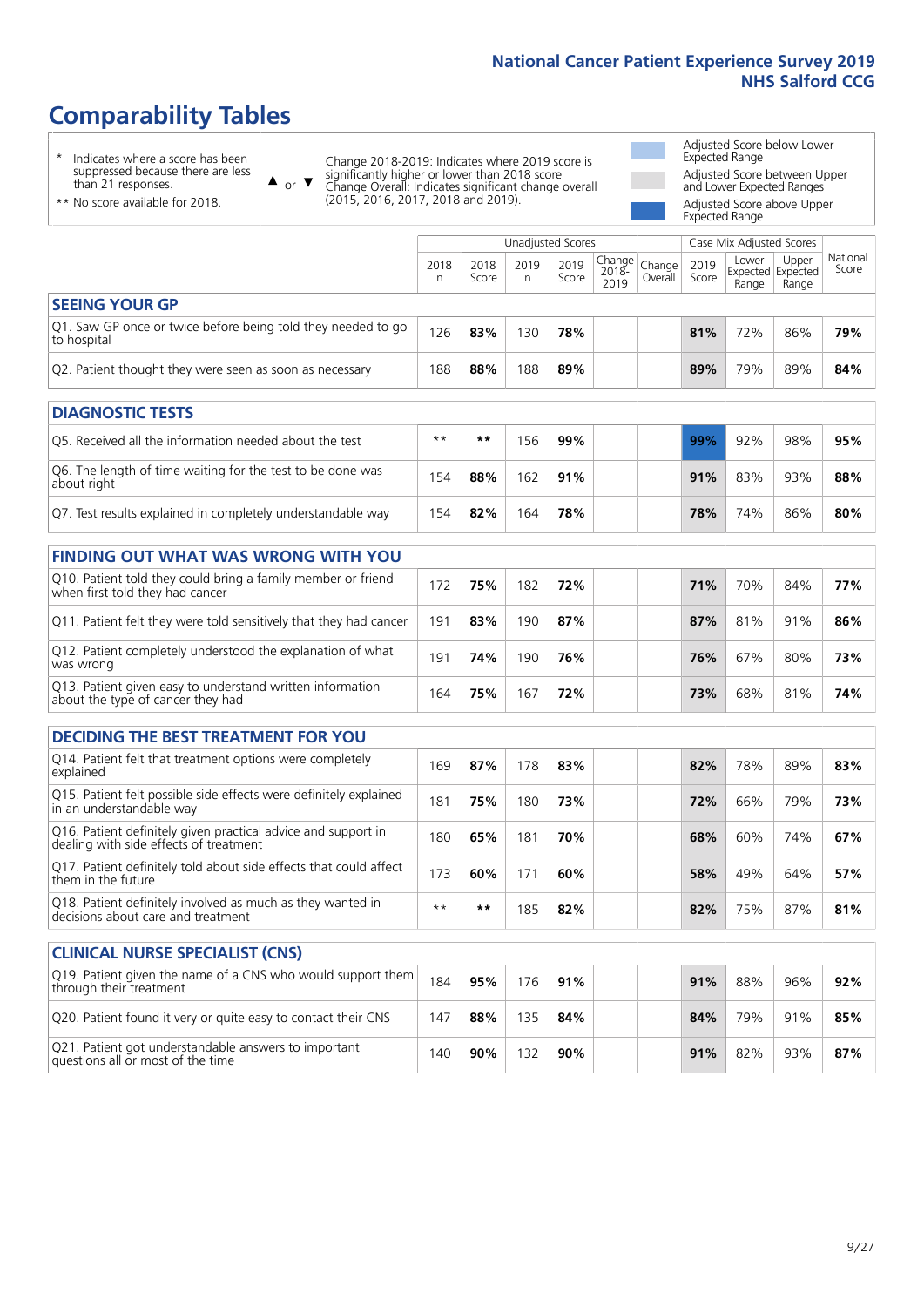# **Comparability Tables**

\* Indicates where a score has been suppressed because there are less than 21 responses.

\*\* No score available for 2018.

 $\triangle$  or  $\nabla$ 

Change 2018-2019: Indicates where 2019 score is significantly higher or lower than 2018 score Change Overall: Indicates significant change overall (2015, 2016, 2017, 2018 and 2019).

Adjusted Score below Lower Expected Range Adjusted Score between Upper and Lower Expected Ranges Adjusted Score above Upper Expected Range

|                                                                                                                   |              |               | <b>Unadjusted Scores</b> |               |                         |                   |               | Case Mix Adjusted Scores |                                     |                   |
|-------------------------------------------------------------------------------------------------------------------|--------------|---------------|--------------------------|---------------|-------------------------|-------------------|---------------|--------------------------|-------------------------------------|-------------------|
|                                                                                                                   | 2018<br>n    | 2018<br>Score | 2019<br>n.               | 2019<br>Score | Change<br>2018-<br>2019 | Change<br>Overall | 2019<br>Score | Lower<br>Range           | Upper<br>Expected Expected<br>Range | National<br>Score |
| <b>SUPPORT FOR PEOPLE WITH CANCER</b>                                                                             |              |               |                          |               |                         |                   |               |                          |                                     |                   |
| Q22. Hospital staff gave information about support or self-help<br>groups for people with cancer                  | 143          | 92%           | 161                      | 85%           |                         |                   | 86%           | 83%                      | 93%                                 | 88%               |
| Q23. Hospital staff discussed or gave information about the<br>impact cancer could have on day to day activities  | 126          | 89%           | 125                      | 82%           |                         | ▼                 | 82%           | 78%                      | 90%                                 | 84%               |
| Q24. Hospital staff gave information on getting financial help or<br>possible benefits                            | 107          | 65%           | 109                      | 61%           |                         |                   | 62%           | 53%                      | 72%                                 | 63%               |
| Q25. Hospital staff told patient they could get free prescriptions                                                | 79           | 82%           | 86                       | 81%           |                         |                   | 81%           | 74%                      | 90%                                 | 82%               |
| <b>OPERATIONS</b>                                                                                                 |              |               |                          |               |                         |                   |               |                          |                                     |                   |
| Q27. Beforehand, patient had all the information needed about<br>the operation                                    | 116          | 99%           | 115                      | 95%           |                         |                   | 95%           | 93%                      | 100%                                | 96%               |
| Q28. Afterwards, staff completely explained how operation had<br>gone in understandable way                       | 118          | 82%           | 113                      | 72%           |                         | ▼                 | 71%           | 72%                      | 87%                                 | 79%               |
| <b>HOSPITAL CARE AS AN INPATIENT</b>                                                                              |              |               |                          |               |                         |                   |               |                          |                                     |                   |
| Q30. Hospital staff didn't talk in front of patient as if patient<br>wasn't there                                 | $**$         | **            | 107                      | 92%           |                         |                   | 93%           | 77%                      | 91%                                 | 84%               |
| Q31. Patient had confidence and trust in all doctors treating<br>them                                             | $**$         | $***$         | 106                      | 92%           |                         |                   | 92%           | 77%                      | 91%                                 | 84%               |
| Q32. Patient's family or someone close definitely felt able to talk<br>to a doctor                                | $* *$        | **            | 96                       | 78%           |                         |                   | 77%           | 63%                      | 81%                                 | 72%               |
| O33. Patient had confidence and trust in all the ward nurses<br>treating them                                     | $**$         | **            | 107                      | 80%           |                         |                   | 78%           | 66%                      | 82%                                 | 74%               |
| Q34. Patient thought there were always or nearly always<br>enough nurses on duty to care for them                 | $\star\star$ | **            | 106                      | 68%           |                         |                   | 67%           | 55%                      | 74%                                 | 64%               |
| Q35. All hospital staff asked patient what name they prefer to<br>be called by                                    | $* *$        | $***$         | 107                      | 77%           |                         |                   | 72%           | 60%                      | 81%                                 | 71%               |
| Q36. Patient always given enough privacy when discussing<br>condition or treatment                                | $**$         | $***$         | 106                      | 89%           |                         |                   | 88%           | 78%                      | 91%                                 | 85%               |
| Q37. Patient definitely found hospital staff to discuss worries or<br>fears during their inpatient visit          | $**$         | **            | 82                       | 52%           |                         |                   | 51%           | 41%                      | 63%                                 | 52%               |
| Q38. Hospital staff definitely did everything they could to help<br>control pain                                  | $\star\star$ | $***$         | 100                      | 88%           |                         |                   | 88%           | 75%                      | 90%                                 | 83%               |
| Q39. Patient always felt they were treated with respect and<br>dignity while in hospital                          | $**$         | **            | 108                      | 92%           |                         |                   | 91%           | 82%                      | 94%                                 | 88%               |
| Q40. Patient given clear written information about what should<br>or should not do after leaving hospital         | $**$         | $***$         | 100                      | 84%           |                         |                   | 84%           | 79%                      | 93%                                 | 86%               |
| Q41. Hospital staff told patient who to contact if worried about<br>condition or treatment after leaving hospital | $**$         | **            | 99                       | 96%           |                         |                   | 96%           | 90%                      | 99%                                 | 94%               |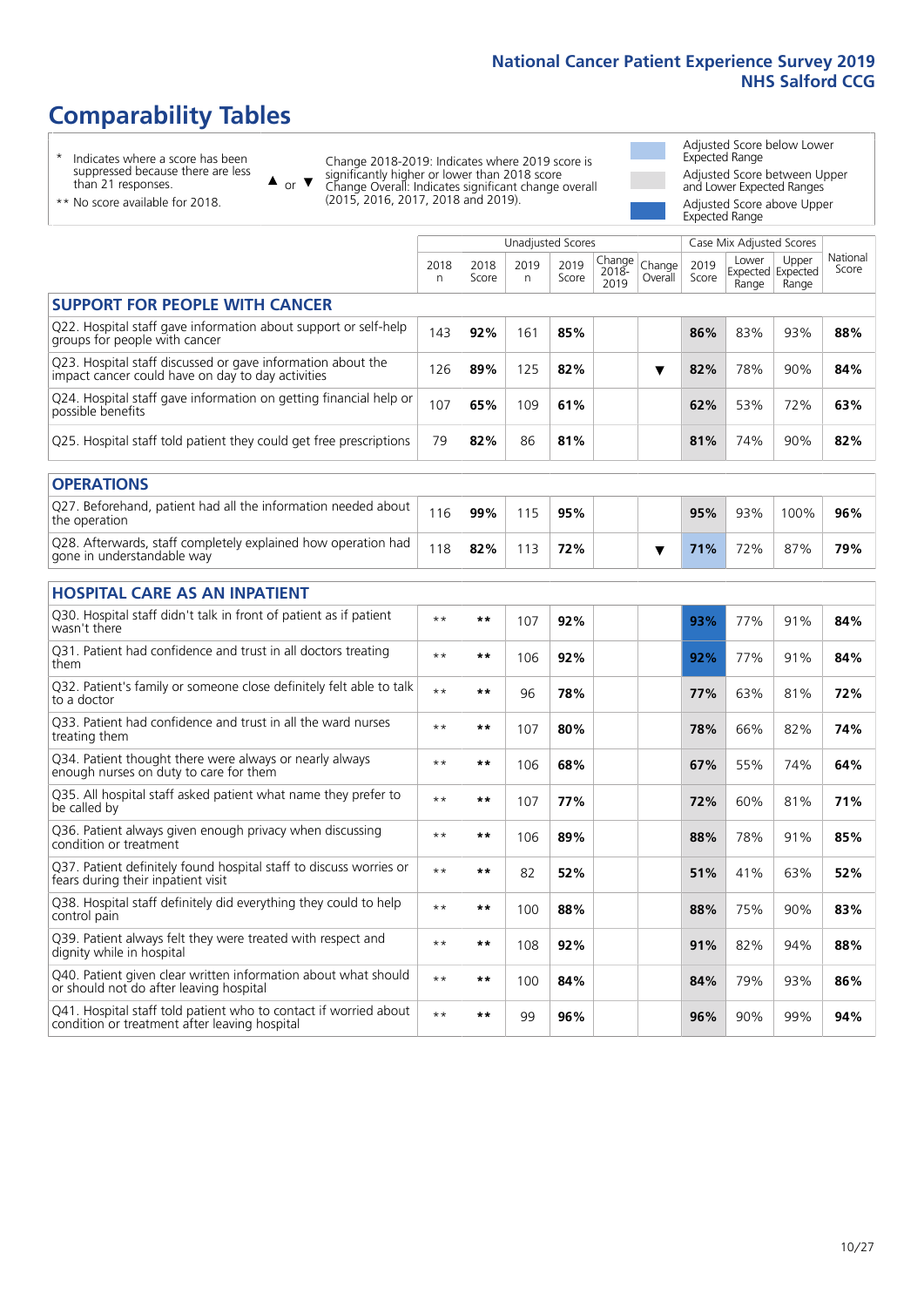# **Comparability Tables**

\* Indicates where a score has been suppressed because there are less than 21 responses.

\*\* No score available for 2018.

or  $\blacktriangledown$  $\blacktriangle$ 

Change 2018-2019: Indicates where 2019 score is significantly higher or lower than 2018 score Change Overall: Indicates significant change overall (2015, 2016, 2017, 2018 and 2019).

Adjusted Score below Lower Expected Range Adjusted Score between Upper and Lower Expected Ranges Adjusted Score above Upper

> National Score

|                                                                                                                       | Expected Range |               |            |                          |                         |                   |               |                          |                                     |                              |  |  |
|-----------------------------------------------------------------------------------------------------------------------|----------------|---------------|------------|--------------------------|-------------------------|-------------------|---------------|--------------------------|-------------------------------------|------------------------------|--|--|
|                                                                                                                       |                |               |            | <b>Unadjusted Scores</b> |                         |                   |               | Case Mix Adjusted Scores |                                     |                              |  |  |
|                                                                                                                       | 2018<br>n      | 2018<br>Score | 2019<br>n. | 2019<br>Score            | Change<br>2018-<br>2019 | Change<br>Overall | 2019<br>Score | Lower<br>Range           | Upper<br>Expected Expected<br>Range | Nation <sub>®</sub><br>Score |  |  |
| <b>HOSPITAL CARE AS A DAY PATIENT / OUTPATIENT</b>                                                                    |                |               |            |                          |                         |                   |               |                          |                                     |                              |  |  |
| Q43. Patient definitely found hospital staff to discuss worries or<br>fears during their outpatient or day case visit | 145            | 76%           | 126        | 71%                      |                         |                   | 71%           | 63%                      | 78%                                 | 71%                          |  |  |
| Q44. Cancer doctor had the right documents at patient's last<br>outpatient appointment                                | 166            | 95%           | 154        | 97%                      |                         |                   | 97%           | 93%                      | 99%                                 | 96%                          |  |  |
| Q46. Beforehand patient completely had all information needed<br>about radiotherapy treatment                         | 50             | 90%           | 41         | 85%                      |                         |                   | 86%           | 76%                      | 97%                                 | 86%                          |  |  |
| Q47. Patient completely given understandable information<br>about whether radiotherapy was working                    | 43             | 58%           | 37         | 65%                      |                         |                   | 65%           | 44%                      | 76%                                 | 60%                          |  |  |
| Q49. Beforehand patient completely had all information needed<br>about chemotherapy treatment                         | 79             | 82%           | 66         | 86%                      |                         |                   | 85%           | 76%                      | 93%                                 | 84%                          |  |  |
| Q50. Patient given enough information about whether<br>chemotherapy was working in a completely understandable way    | 70             | 74%           | 60         | 63%                      |                         |                   | 62%           | 56%                      | 79%                                 | 68%                          |  |  |
| <b>HOME CARE AND SUPPORT</b>                                                                                          |                |               |            |                          |                         |                   |               |                          |                                     |                              |  |  |
| Q51. Hospital staff definitely gave family or someone close all<br>the information needed to help care at home        | 152            | 58%           | 160        | 64%                      |                         |                   | 62%           | 52%                      | 67%                                 | 60%                          |  |  |
| Q52. Patient definitely given enough support from health or<br>social services during treatment                       | 113            | 50%           | 112        | 59%                      |                         |                   | 58%           | 42%                      | 63%                                 | 52%                          |  |  |
| Q53. Patient definitely given enough support from health or<br>social services after treatment                        | 80             | 58%           | 87         | 53%                      |                         |                   | 52%           | 35%                      | 55%                                 | 45%                          |  |  |
| <b>CARE FROM YOUR GENERAL PRACTICE</b>                                                                                |                |               |            |                          |                         |                   |               |                          |                                     |                              |  |  |
| Q54. GP given enough information about patient's condition<br>and treatment                                           | 155            | 97%           | 152        | 95%                      |                         |                   | 95%           | 92%                      | 99%                                 | 95%                          |  |  |
| Q55. General practice staff definitely did everything they could<br>to support patient during treatment               | 124            | 57%           | 128        | 64%                      |                         |                   | 64%           | 50%                      | 67%                                 | 58%                          |  |  |
| <b>YOUR OVERALL NHS CARE</b>                                                                                          |                |               |            |                          |                         |                   |               |                          |                                     |                              |  |  |
| Q56. Different people treating and caring for patient always<br>work well together to give best possible care         | $***$          | $***$         | 181        | 76%                      |                         |                   | 75%           | 66%                      | 79%                                 | 73%                          |  |  |
| Q57. Patient given a care plan                                                                                        | 141            | 48%           | 146        | 46%                      |                         |                   | 44%           | 30%                      | 45%                                 | 38%                          |  |  |

| WOLK WOLF LOGGETICE TO GIVE DOST POSSIBILE CATCH                                                      |     |     |     |     |     |     |     |     |
|-------------------------------------------------------------------------------------------------------|-----|-----|-----|-----|-----|-----|-----|-----|
| Q57. Patient given a care plan                                                                        | 141 | 48% | 146 | 46% | 44% | 30% | 45% | 38% |
| Q58. Overall the administration of care was good or very good                                         | 190 | 92% | 185 | 93% | 93% | 84% | 93% | 89% |
| Q59. Patient felt length of time for attending clinics and<br>appointments for cancer was about right | 186 | 67% | 186 | 82% | 80% | 61% | 77% | 69% |
| Q60. Someone discussed with patient whether they would like<br>to take part in cancer research        | 178 | 35% | 169 | 33% | 36% | 20% | 40% | 30% |
| Q61. Patient's average rating of care scored from very poor to<br>very good                           | 186 | 9.0 | 178 | 9.0 | 9.0 | 8.6 | 9.0 | 8.8 |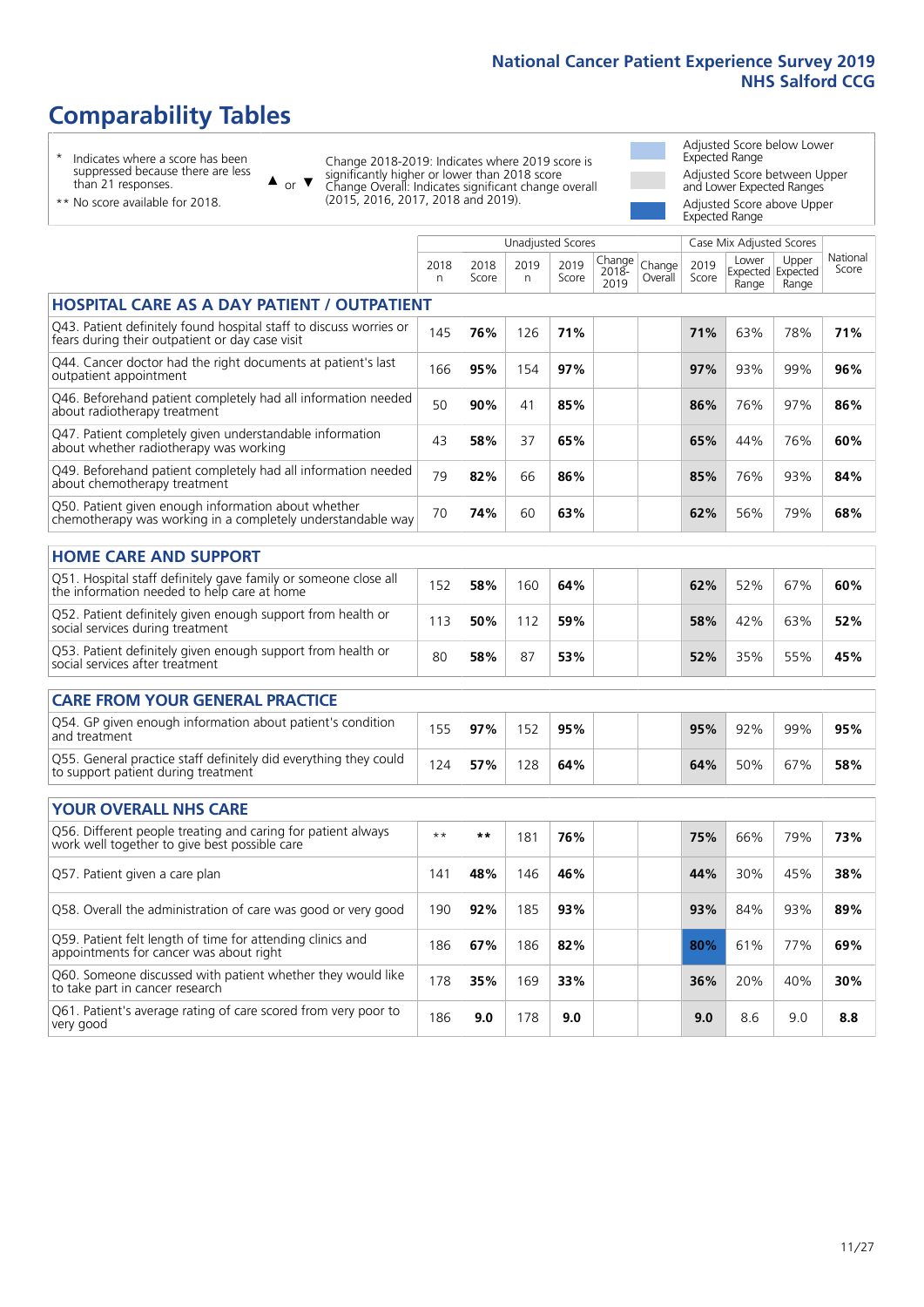- \* Indicates where a score has been suppressed because there are less than 21 responses.
- n.a. Indicates that there were no respondents for that tumour group.

| <b>SEEING YOUR GP</b>                           |            |              |               |             |                    |                |                                         |         | Tumour Group |         |         |                 |                                     |         |                |
|-------------------------------------------------|------------|--------------|---------------|-------------|--------------------|----------------|-----------------------------------------|---------|--------------|---------|---------|-----------------|-------------------------------------|---------|----------------|
|                                                 |            | Brain<br>CNS | <b>Breast</b> | Colorectal  | ᠊ᢛ<br>Gynaecologic | Haematological | Head and<br>Neck                        | Lung    | Prostate     | Sarcoma | Skin    | Upper<br>Gastro | $\sigma$<br>Jrologica               | Other   | All<br>Cancers |
| Q1. Saw GP once or twice before being told they | <b>CCG</b> | n.a.         | $\star$       | $\star$     | $\star$            | 70%            | $\star$                                 | $\star$ | $\star$      | $\star$ | $\star$ | $\star$         | 79%                                 | $\star$ | 78%            |
| needed to go to hospital                        | National   | 59%          |               | 94% 75% 77% |                    |                |                                         |         |              |         |         |                 | 67% 79% 71% 82% 71% 90% 74% 83% 74% |         | 79%            |
| Q2. Patient thought they were seen as soon as   | <b>CCG</b> | n.a.         | $\star$       | 82%         | $\star$            | 88%            | $\star$                                 | $\star$ | $\star$      | $\star$ | $\star$ | $\star$         | 90%                                 | $\star$ | 89%            |
| necessary                                       | National   | 79%          |               |             |                    |                | 89% 83% 81% 82% 81% 84% 86% 69% 85% 79% |         |              |         |         |                 |                                     | 85% 79% | 84%            |

#### **DIAGNOSTIC TESTS** Tumour Group

|                                                   |              | Brain | <b>Breast</b> | Colorectal<br>LGT | $\overline{\sigma}$<br>Gynaecologic | Haematological | Head and<br>Neck | Lung    | Prostate | Sarcoma | Skin    | Upper<br>Gastro | Irologica                                           | Other   | All<br>Cancers |
|---------------------------------------------------|--------------|-------|---------------|-------------------|-------------------------------------|----------------|------------------|---------|----------|---------|---------|-----------------|-----------------------------------------------------|---------|----------------|
| Q5. Received all the information needed about     | <b>CCG</b>   | n.a.  |               | 96%               |                                     | 100%           | $\star$          | $\star$ | $\star$  | $\star$ | $\star$ |                 | 100%                                                | $\star$ | 99%            |
| the test                                          | National     | 93%   | 95%           | 95%               | 93%                                 | 95%            |                  | 93% 95% | 95%      | 93%     | 96%     | 95%             | 95%                                                 | 95%     | 95%            |
| Q6. The length of time waiting for the test to be | <b>CCG</b>   | n.a.  | 头             | 92%               | $\star$                             | 96%            | $\star$          | $\star$ | $\star$  | $\star$ | $\star$ | $\star$         | 93%                                                 | $\star$ | 91%            |
| done was about right                              | National 84% |       | 91%           | 88%               |                                     |                |                  |         |          |         |         |                 | 86% 89% 88% 87% 87% 81% 87% 84% 87% 86% 88%         |         |                |
| Q7. Test results explained in completely          | <b>CCG</b>   | n.a.  | $\star$       | 72%               |                                     | 75%            | $\star$          | $\star$ | $\star$  | $\star$ | $\star$ | $\star$         | 82%                                                 | $\star$ | 78%            |
| understandable way                                | National 71% |       |               |                   |                                     |                |                  |         |          |         |         |                 | 83% 82% 77% 77% 79% 80% 80% 78% 84% 75% 80% 76% 80% |         |                |

| <b>FINDING OUT WHAT WAS WRONG WITH YOU</b>        |            |       |               |                 |                |                |                        |             | <b>Tumour Group</b> |         |         |                 |           |         |                |
|---------------------------------------------------|------------|-------|---------------|-----------------|----------------|----------------|------------------------|-------------|---------------------|---------|---------|-----------------|-----------|---------|----------------|
|                                                   |            | Brain | <b>Breast</b> | ╮<br>Colorectal | Gynaecological | Haematological | ad and<br>Neck<br>Head | Lung        | Prostate            | Sarcoma | Skin    | Upper<br>Gastro | Jrologica | Other   | All<br>Cancers |
| Q10. Patient told they could bring a family       | <b>CCG</b> | n.a.  | $\star$       | 86%             | $\star$        | 57%            | $\star$                | 71%         | $\star$             | $\star$ | $\star$ | $\star$         | 81%       | $\star$ | 72%            |
| member or friend when first told they had cancer  | National   | 85%   | 82%           | 82%             | 71%            | 71%            | 71%                    | 77%         | 79%                 | 73%     | 69%     | 76%             | 73% 75%   |         | 77%            |
| Q11. Patient felt they were told sensitively that | CCG        | n.a.  | $\star$       | 100%            | $\star$        | 88%            | $\star$                | 71%         | $\star$             | $\star$ | $\star$ | $\star$         | 86%       | $\star$ | 87%            |
| they had cancer                                   | National   | 79%   | 89%           | 87%             | 82%            | 84%            | 87%                    | 83%         | 86%                 | 84%     | 89%     | 81%             | 84% 83%   |         | 86%            |
| Q12. Patient completely understood the            | CCG        | n.a.  | $\star$       | 86%             | $\star$        | 58%            | $\star$                | 57%         | $\star$             | $\star$ | $\star$ | $\star$         | 76%       | $\star$ | 76%            |
| explanation of what was wrong                     | National   | 66%   | 77%           | 79%             | 73%            | 60%            | 78%                    | 76%         | 79%                 | 67%     | 80%     | 70%             | 77%       | 70%     | 73%            |
| Q13. Patient given easy to understand written     | CCG        | n.a.  | $\star$       | $\star$         | $\star$        | 74%            | $\ast$                 | $\star$     | $\star$             | $\star$ | $\star$ | $\star$         | 75%       | $\ast$  | 72%            |
| information about the type of cancer they had     | National   | 66%   | 78%           | 73%             | 71%            | 76%            |                        | 69% 67% 83% |                     |         | 67% 84% | 67%             | 74%       | 65%     | 74%            |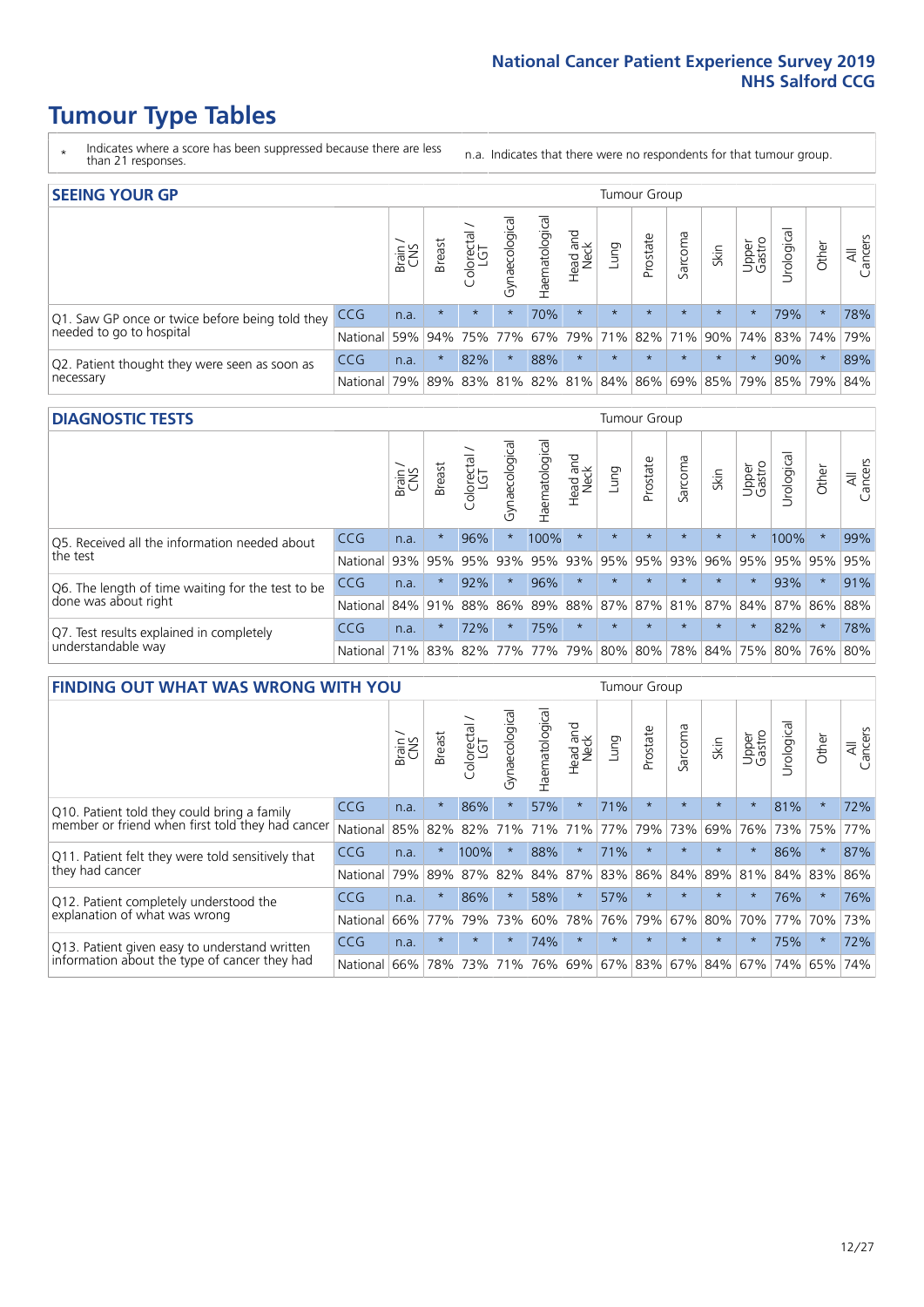- \* Indicates where a score has been suppressed because there are less than 21 responses.
- n.a. Indicates that there were no respondents for that tumour group.

| <b>DECIDING THE BEST TREATMENT FOR YOU</b>         |            |       |               |            |                |                |                         |         | Tumour Group |                                     |         |                 |            |             |                |
|----------------------------------------------------|------------|-------|---------------|------------|----------------|----------------|-------------------------|---------|--------------|-------------------------------------|---------|-----------------|------------|-------------|----------------|
|                                                    |            | Brain | <b>Breast</b> | Colorectal | Gynaecological | Haematological | ead and<br>Neck<br>Head | Lung    | Prostate     | arcoma<br>ιñ                        | Skin    | Upper<br>Gastro | Urological | Other       | All<br>Cancers |
| Q14. Patient felt that treatment options were      | CCG        | n.a.  | $\star$       | 92%        | $\star$        | 73%            | $\star$                 | 62%     | $\star$      | $\star$                             | $\star$ | $\star$         | 93%        | $\ast$      | 83%            |
| completely explained                               | National   | 85%   | 85%           | 85%        | 85%            | 82%            | 87%                     | 84%     | 83%          | 83%                                 | 89%     | 81%             | 83%        | 79%         | 83%            |
| Q15. Patient felt possible side effects were       | CCG        | n.a.  | $\star$       | 84%        |                | 75%            | $\star$                 |         |              |                                     |         | $\star$         | 78%        | $\star$     | 73%            |
| definitely explained in an understandable way      | National   | 69%   | 74%           | 76%        | 75%            | 69%            | 73%                     | 74%     | 73%          | 73%                                 | 77%     | 72%             | 71%        | 70%         | 73%            |
| Q16. Patient definitely given practical advice and | CCG        | n.a.  | $\star$       | 84%        | $\star$        | 75%            | $\star$                 | $\star$ | $\star$      |                                     |         | $\star$         | 68%        | $\star$     | 70%            |
| support in dealing with side effects of treatment  | National   | 63%   | 70%           | 70%        | 69%            | 65%            | 70%                     | 69%     | 65%          | 66%                                 | 71%     | 66%             | 63%        | 64%         | 67%            |
| Q17. Patient definitely told about side effects    | CCG        | n.a.  | $\star$       | 69%        | $\star$        | 63%            | $\ast$                  | $\star$ | $\star$      |                                     |         | $\star$         | 50%        | $\star$     | 60%            |
| that could affect them in the future               | National   | 62%   | 57%           | 59%        | 56%            | 51%            | 64%                     | 56%     | 66%          | 54%                                 | 66%     | 53%             | 56%        | 52%         | 57%            |
| Q18. Patient definitely involved as much as they   | CCG        | n.a.  | $\star$       | 93%        | $\star$        | 81%            | $\star$                 | 71%     | $\star$      | 大                                   | $\star$ | $\star$         | 79%        | $\star$     | 82%            |
| wanted in decisions about care and treatment       | National I | 79%   | 81%           |            |                |                |                         |         |              | 83% 81% 80% 81% 81% 84% 81% 87% 79% |         |                 |            | 79% 78% 81% |                |

#### **CLINICAL NURSE SPECIALIST (CNS)** Tumour Group

|                                             |            | Brain           | <b>Breast</b> | Colorectal<br>LGT | ᠊ᢛ<br>Gynaecologic | $\overline{\sigma}$<br>ت<br>aematologi | Head and<br>Neck        | Lung    | Prostate | Sarcoma | Skin    | Upper<br>Gastro     | $\overline{\sigma}$<br>rologica | Other   | All<br>Cancers |
|---------------------------------------------|------------|-----------------|---------------|-------------------|--------------------|----------------------------------------|-------------------------|---------|----------|---------|---------|---------------------|---------------------------------|---------|----------------|
| Q19. Patient given the name of a CNS who    | <b>CCG</b> | n.a.            |               | 96%               |                    | 90%                                    | $\star$                 |         | $\star$  | $\star$ | $\star$ |                     | 83%                             | $\star$ | 91%            |
| would support them through their treatment  | National   | 95%             | 95%           | 92%               | 95%                | 92%                                    | 91%                     |         | 94% 91%  | 91%     | 91%     | 93%                 | 85%                             | 89%     | 92%            |
| Q20. Patient found it very or quite easy to | CCG        | n.a.            | $\star$       | 92%               |                    | 88%                                    | $\star$                 | $\star$ | $\star$  | $\star$ | $\star$ | $\star$             | $\star$                         | $\star$ | 84%            |
| contact their CNS                           | National   |                 |               | 86% 84% 88% 85%   |                    | 87%                                    | 86% 86% 80%             |         |          |         |         | 86% 90% 85% 83% 83% |                                 |         | 85%            |
| Q21. Patient got understandable answers to  | CCG        | n.a.            | $\star$       | 100%              |                    | 84%                                    | $\star$                 | $\star$ | $\star$  | $\star$ | $\star$ | $\star$             | $\star$                         | $\ast$  | 90%            |
| important questions all or most of the time | National   | 82% 87% 89% 86% |               |                   |                    |                                        | 89% 88% 86% 87% 87% 93% |         |          |         |         | 86% 87%             |                                 | 86%     | 87%            |

| <b>SUPPORT FOR PEOPLE WITH CANCER</b>                                                             |            |       |               |                 |                |                |                         |         | Tumour Group |              |         |                 |            |         |                |
|---------------------------------------------------------------------------------------------------|------------|-------|---------------|-----------------|----------------|----------------|-------------------------|---------|--------------|--------------|---------|-----------------|------------|---------|----------------|
|                                                                                                   |            | Brain | <b>Breast</b> | ╮<br>Colorectal | Gynaecological | Haematological | ead and<br>Neck<br>Head | Lung    | Prostate     | arcoma<br>ιñ | Skin    | Upper<br>Gastro | Urological | Other   | All<br>Cancers |
| Q22. Hospital staff gave information about<br>support or self-help groups for people with         | CCG        | n.a.  | $\star$       | 88%             | $\star$        | 87%            | $\star$                 | $\star$ | $\star$      | n.a.         | $\star$ | $\star$         | $\star$    | $\star$ | 85%            |
| cancer                                                                                            | National   | 92%   | 92%           | 88%             | 87%            | 86%            | 88%                     | 87%     | 91%          | 86%          | 90%     | 88%             | 81%        | 83%     | 88%            |
| Q23. Hospital staff discussed or gave information<br>about the impact cancer could have on day to | <b>CCG</b> | n.a.  | $\star$       | 95%             | $\star$        | 72%            | $\star$                 | $\star$ | $\star$      | $\star$      | $\star$ | $\star$         | $\star$    | $\star$ | 82%            |
| day activities                                                                                    | National   | 84%   | 86%           | 85%             | 82%            | 84%            | 84%                     | 83%     | 88%          | 81%          | 86%     | 83%             | 78%        | 79%     | 84%            |
| Q24. Hospital staff gave information on getting                                                   | <b>CCG</b> | n.a.  | $\star$       | $\star$         | $\star$        | 75%            | $\star$                 | $\star$ | $\star$      | $\star$      | $\star$ | $\star$         | $\star$    | $\ast$  | 61%            |
| financial help or possible benefits                                                               | National   | 78%   | 68%           | 61%             | 66%            | 61%            | 67%                     | 72%     | 55%          | 64%          | 60%     | 64%             | 47%        | 59%     | 63%            |
| Q25. Hospital staff told patient they could get                                                   | CCG        | n.a.  | $\star$       | $\star$         | $\star$        | $\star$        | $\star$                 | $\star$ | $\star$      | n.a.         | $\star$ | $\star$         | $\star$    | $\star$ | 81%            |
| free prescriptions                                                                                | National   | 82%   | 81%           | 83%             | 79%            | 87%            | 84%                     | 86%     | 80%          | 78%          | 71%     | 84%             | 73%        | 81%     | 82%            |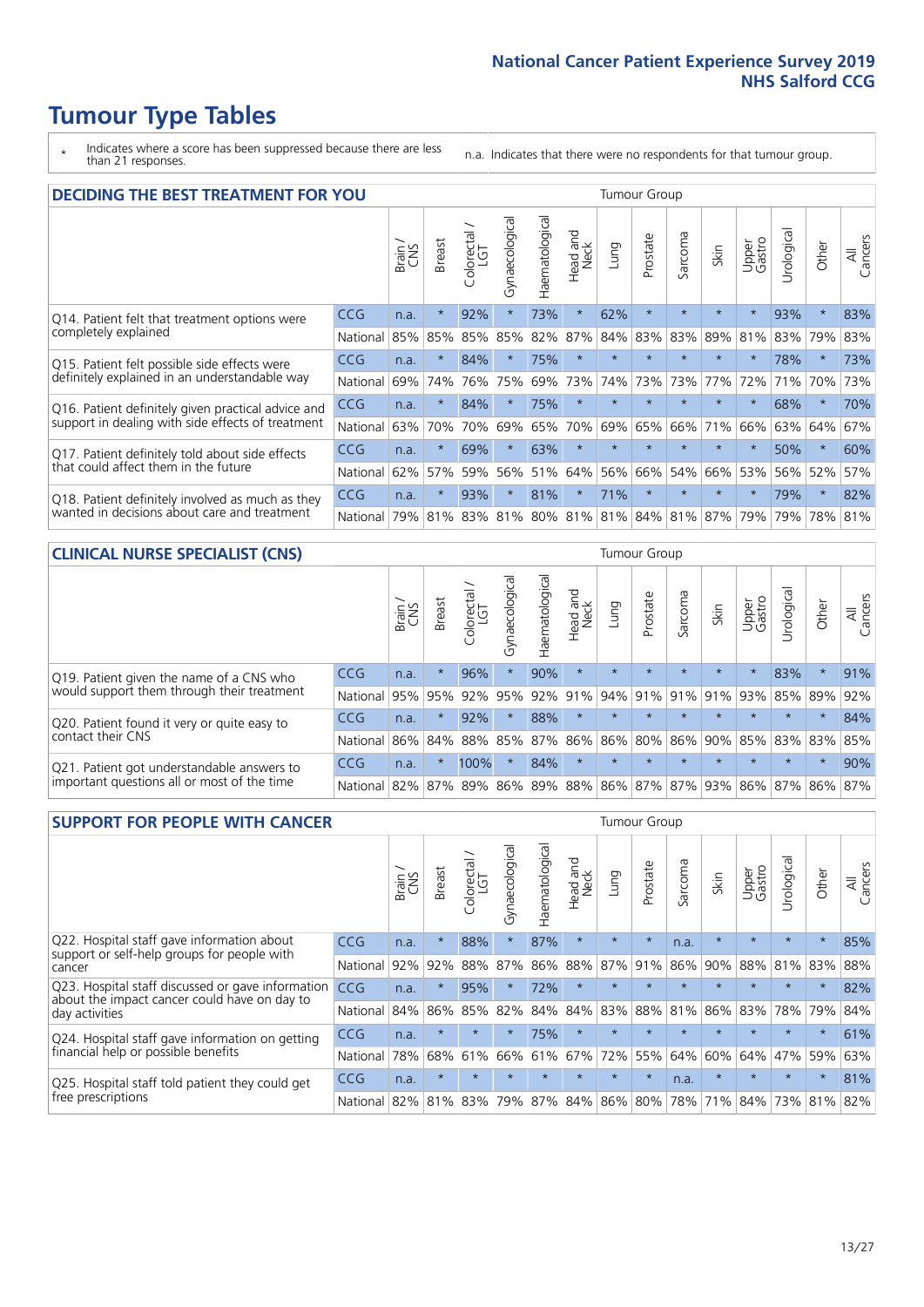- \* Indicates where a score has been suppressed because there are less than 21 responses.
- n.a. Indicates that there were no respondents for that tumour group.

| <b>OPERATIONS</b>                                                                           |            |               |               |            |                |                |                                         |         | Tumour Group |         |         |                 |                |         |                |  |  |
|---------------------------------------------------------------------------------------------|------------|---------------|---------------|------------|----------------|----------------|-----------------------------------------|---------|--------------|---------|---------|-----------------|----------------|---------|----------------|--|--|
|                                                                                             |            | Brain.<br>CNS | <b>Breast</b> | Colorectal | Gynaecological | Haematological | Head and<br>Neck                        | Dung    | Prostate     | Sarcoma | Skin    | Upper<br>Gastro | σ<br>Jrologica | Other   | All<br>Cancers |  |  |
| Q27. Beforehand, patient had all the information                                            | <b>CCG</b> | n.a.          | $\star$       | 95%        | $\star$        | $\star$        | $\star$                                 | $\star$ | $\star$      | $\star$ | $\star$ | $\star$         | 96%            | $\star$ | 95%            |  |  |
| needed about the operation                                                                  | National   | 96%           | 97%           | 96%        | 96%            |                | 94% 96% 95% 97% 95% 96%                 |         |              |         |         | 96%             |                | 95% 95% | 96%            |  |  |
| Q28. Afterwards, staff completely explained how<br>operation had gone in understandable way | <b>CCG</b> | n.a.          | $\star$       | 91%        | $\star$        | $\star$        | $\star$                                 | $\star$ | $\star$      | $\star$ | $\star$ | $\star$         | 54%            | $\star$ | 72%            |  |  |
|                                                                                             | National I | 76%           |               | 79% 83%    | 79%            |                | 78%   79%   79%   78%   80%   82%   79% |         |              |         |         |                 |                | 76% 77% | 79%            |  |  |

#### **HOSPITAL CARE AS AN INPATIENT** Tumour Group

|                                                                                                                      |            | Brain | Breast  | Colorectal /<br>LGT | Gynaecological | Haematological | Head and<br>Neck | Lung    | Prostate | Sarcoma | Skin    | Upper<br>Gastro | Urological | Other   | All<br>Cancers |
|----------------------------------------------------------------------------------------------------------------------|------------|-------|---------|---------------------|----------------|----------------|------------------|---------|----------|---------|---------|-----------------|------------|---------|----------------|
| Q30. Hospital staff didn't talk in front of patient                                                                  | CCG        | n.a.  | $\star$ | $\star$             | $\star$        | $\star$        | $\star$          | $\star$ | $\star$  | $\star$ | $\star$ | $\star$         | $\star$    | $\star$ | 92%            |
| as if patient wasn't there                                                                                           | National   | 81%   | 86%     | 81%                 | 83%            | 84%            | 83%              | 81%     | 88%      | 86%     | 86%     | 81%             | 83%        | 82%     | 84%            |
| O31. Patient had confidence and trust in all                                                                         | <b>CCG</b> | n.a.  | $\star$ | $\star$             | $\star$        | $\star$        | $\star$          | $\star$ | $\star$  | $\star$ | $\star$ |                 | 100%       | $\star$ | 92%            |
| doctors treating them                                                                                                | National   | 82%   | 83%     | 85%                 | 83%            | 82%            |                  | 87% 83% | 89%      | 86%     | 85%     | 81%             | 85%        | 80%     | 84%            |
| Q32. Patient's family or someone close definitely<br>felt able to talk to a doctor                                   | CCG        | n.a.  | $\star$ | $\star$             | $\star$        | $\star$        | $\star$          | $\star$ | $\star$  | $\star$ | $\star$ | $\star$         | $\star$    | $\star$ | 78%            |
|                                                                                                                      | National   | 67%   | 72%     | 73%                 | 72%            | 74%            | 75%              | 74%     | 72%      | 71%     | 74%     | 73%             | 71%        | 69%     | 72%            |
| Q33. Patient had confidence and trust in all the<br>ward nurses treating them                                        | CCG        | n.a.  | $\star$ | $\star$             | $\star$        | $\star$        | $\star$          | $\star$ | $\star$  | $\star$ | $\star$ | $\star$         | 81%        | $\star$ | 80%            |
|                                                                                                                      | National   | 72%   | 73%     | 72%                 | 71%            | 77%            | 75%              | 77%     | 79%      | 74%     | 75%     | 73%             | 77%        | 69%     | 74%            |
| Q34. Patient thought there were always or nearly<br>always enough nurses on duty to care for them                    | CCG        | n.a.  | $\star$ | $\star$             | $\star$        | $\star$        | $\star$          | $\star$ | $\star$  | $\star$ | $\star$ | $\star$         | 62%        | $\star$ | 68%            |
|                                                                                                                      | National   | 68%   | 64%     | 62%                 | 63%            | 63%            | 65%              | 68%     | 72%      | 65%     | 70%     | 65%             | 66%        | 60%     | 64%            |
| Q35. All hospital staff asked patient what name                                                                      | CCG        | n.a.  | $\star$ | $\star$             | $\star$        | $\star$        | $\star$          | $\star$ | $\star$  | $\star$ | $\star$ | $\star$         | 95%        | $\star$ | 77%            |
| they prefer to be called by                                                                                          | National   | 68%   | 62%     | 74%                 | 65%            | 72%            | 71%              | 76%     | 72%      | 74%     | 70%     | 78%             | 76%        | 69%     | 71%            |
| Q36. Patient always given enough privacy when                                                                        | CCG        | n.a.  | $\star$ | $\star$             | $\star$        | $\star$        | $\star$          | $\star$ | $\star$  | $\star$ | $\star$ |                 | 95%        | $\star$ | 89%            |
| discussing condition or treatment                                                                                    | National   | 78%   | 84%     | 85%                 | 81%            | 86%            | 87%              | 84%     | 88%      | 84%     | 84%     | 84%             | 85%        | 82%     | 85%            |
| Q37. Patient definitely found hospital staff to                                                                      | CCG        | n.a.  | $\star$ | $\star$             | $\star$        | $\star$        | $\star$          | $\star$ | $\star$  | $\star$ | $\star$ | $\star$         | $\star$    | $\star$ | 52%            |
| discuss worries or fears during their inpatient visit                                                                | National   | 45%   | 51%     | 55%                 | 51%            | 56%            | 52%              | 49%     | 53%      | 54%     | 51%     | 53%             | 49%        | 46%     | 52%            |
| Q38. Hospital staff definitely did everything they                                                                   | CCG        | n.a.  | $\star$ | $\star$             | $\star$        | $\star$        | $\star$          | $\star$ | $\star$  | $\star$ | $\star$ | $\star$         | $\star$    | $\star$ | 88%            |
| could to help control pain                                                                                           | National   | 85%   | 83%     | 84%                 | 82%            | 82%            | 80%              | 84%     | 85%      | 83%     | 85%     | 82%             | 81%        | 82%     | 83%            |
| Q39. Patient always felt they were treated with                                                                      | CCG        | n.a.  | $\star$ | $\star$             | $\star$        | $\star$        | $\star$          | $\star$ | $\star$  | $\star$ | $\star$ |                 | 95%        | $\star$ | 92%            |
| respect and dignity while in hospital                                                                                | National   | 85%   | 87%     | 87%                 | 85%            | 89%            |                  | 87% 88% | 91%      | 89%     | 89%     | 88%             | 90%        | 86%     | 88%            |
| Q40. Patient given clear written information<br>about what should or should not do after leaving                     | CCG        | n.a.  | $\star$ | $\star$             | $\star$        | $\star$        | $\star$          | $\star$ | $\star$  | $\star$ | $\star$ | $\star$         | $\star$    | $\star$ | 84%            |
| hospital                                                                                                             | National   | 80%   | 89%     | 86%                 | 86%            | 83%            | 87%              | 82%     | 91%      | 85%     | 90%     | 82%             | 87%        | 83%     | 86%            |
| Q41. Hospital staff told patient who to contact<br>if worried about condition or treatment after<br>leaving hospital | CCG        | n.a.  | $\star$ | $\star$             | $\star$        | $\star$        | $\star$          | $\star$ | $\star$  | $\star$ | $\star$ | $\star$         | $\star$    | $\star$ | 96%            |
|                                                                                                                      | National   | 94%   | 95%     | 95%                 |                | 93% 96%        |                  | 93% 92% | 96%      | 94%     |         | 95% 92%         | 92%        | 93%     | 94%            |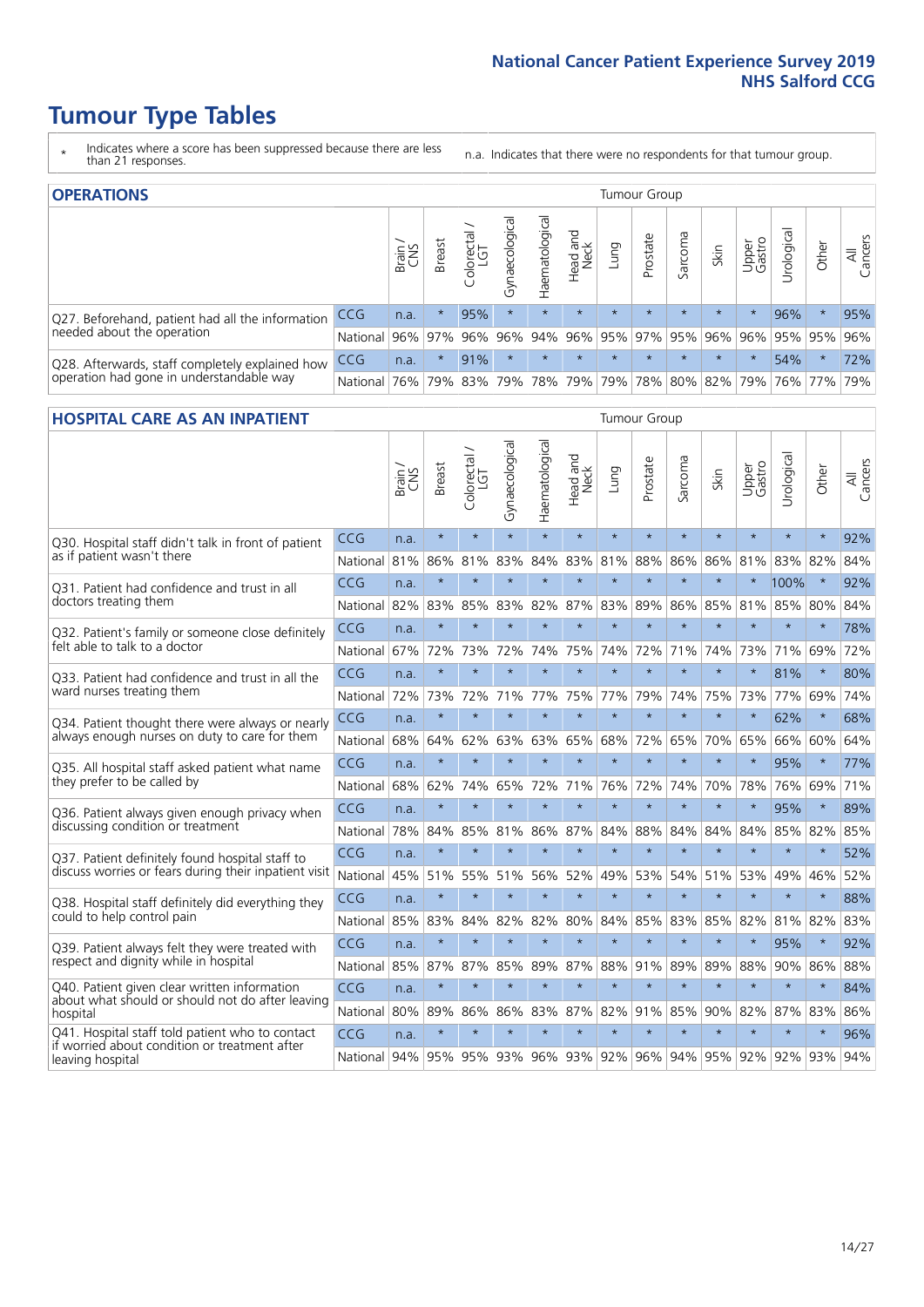- \* Indicates where a score has been suppressed because there are less than 21 responses.
- n.a. Indicates that there were no respondents for that tumour group.

| <b>HOSPITAL CARE AS A DAY PATIENT / OUTPATIENT</b><br><b>Tumour Group</b>                                             |            |       |               |                       |                |                |                         |         |          |         |         |                 |            |         |                |
|-----------------------------------------------------------------------------------------------------------------------|------------|-------|---------------|-----------------------|----------------|----------------|-------------------------|---------|----------|---------|---------|-----------------|------------|---------|----------------|
|                                                                                                                       |            | Brain | <b>Breast</b> | olorectal<br>LGT<br>Ũ | Gynaecological | Haematological | ead and<br>Neck<br>Head | Lung    | Prostate | Sarcoma | Skin    | Upper<br>Gastro | Urological | Other   | All<br>Cancers |
| Q43. Patient definitely found hospital staff to                                                                       | CCG        | n.a.  | $\star$       | $\star$               | $\star$        | 75%            | $\star$                 | $\star$ | $\star$  | n.a.    | $\star$ | $\star$         | $\star$    | $\star$ | 71%            |
| discuss worries or fears during their outpatient or<br>day case visit                                                 | National   | 66%   | 68%           | 73%                   | 70%            | 73%            | 72%                     | 70%     | 74%      | 72%     | 72%     | 71%             | 67%        | 68%     | 71%            |
| Q44. Cancer doctor had the right documents at<br>patient's last outpatient appointment                                | CCG        | n.a.  | $\star$       | 96%                   | $\star$        | 96%            | $\star$                 | $\star$ | $\star$  | $\star$ | $\star$ | $\star$         | 100%       | $\star$ | 97%            |
|                                                                                                                       | National   | 94%   | 96%           | 96%                   | 96%            | 97%            | 96%                     | 96%     | 96%      | 96%     | 96%     | 94%             | 96%        | 95%     | 96%            |
| Q46. Beforehand patient completely had<br>all information needed about radiotherapy                                   | <b>CCG</b> | n.a.  | $\star$       | $\star$               |                |                | $\star$                 | $\star$ | $\star$  | n.a.    | n.a.    | $\star$         | $\star$    | $\star$ | 85%            |
| treatment                                                                                                             | National   | 91%   | 88%           | 83%                   | 88%            | 84%            | 86%                     | 86%     | 88%      | 88%     | 84%     | 86%             | 83%        | 84%     | 86%            |
| Q47. Patient completely given understandable<br>information about whether radiotherapy was                            | <b>CCG</b> | n.a.  | $\star$       | $\star$               | $\star$        | $\star$        | $\star$                 | $\star$ | n.a.     | n.a.    | n.a.    | $\star$         | $\star$    | n.a.    | 65%            |
| working                                                                                                               | National   | 56%   | 60%           | 57%                   | 61%            | 62%            | 63%                     | 59%     | 60%      | 67%     | 57%     | 52%             | 59%        | 59%     | 60%            |
| Q49. Beforehand patient completely had all                                                                            | CCG        | n.a.  | $\star$       | $\star$               | $\star$        | 95%            | $\star$                 | $\star$ | n.a.     | n.a.    | $\star$ | $\star$         | $\star$    | $\star$ | 86%            |
| information needed about chemotherapy<br>treatment                                                                    | National   | 80%   | 82%           | 86%                   | 87%            | 85%            | 79%                     | 84%     | 86%      | 86%     | 90%     | 84%             | 85%        | 85%     | 84%            |
| Q50. Patient given enough information about<br>whether chemotherapy was working in a<br>completely understandable way | <b>CCG</b> | n.a.  | $\star$       | $\star$               |                |                | $\star$                 | $\star$ | n.a.     | n.a.    | $\star$ | $\star$         |            | $\star$ | 63%            |
|                                                                                                                       | National   | 54%   | 62%           | 64%                   | 68%            | 75%            |                         | 57% 67% | 66%      | 71%     | 79%     | 61%             | 68%        | 69%     | 68%            |

#### **HOME CARE AND SUPPORT** Tumour Group

|                                                                                                                   |              | Brain | <b>Breast</b> | Colorectal<br>LGT | ᢛ<br>Gynaecologic | Haematological | ad and<br>Neck<br>Head | <b>Dung</b> | Prostate | Sarcoma | Skin    | Upper<br>Gastro | Irological      | Other   | All<br>Cancers |
|-------------------------------------------------------------------------------------------------------------------|--------------|-------|---------------|-------------------|-------------------|----------------|------------------------|-------------|----------|---------|---------|-----------------|-----------------|---------|----------------|
| Q51. Hospital staff definitely gave family or<br>someone close all the information needed to<br>help care at home | <b>CCG</b>   | n.a.  | 头             | 78%               |                   | 70%            | $\star$                | $\star$     | $\star$  | $\star$ | $\star$ | $\star$         | 71%             | $\star$ | 64%            |
|                                                                                                                   | National     | 58%   | 58%           | 63%               | 57%               | 62%            | 67%                    | 59%         | 61%      |         | 62% 65% | 60%             | 59%             | 55%     | 60%            |
| Q52. Patient definitely given enough support<br>from health or social services during treatment                   | <b>CCG</b>   | n.a.  | $\star$       | 65%               | $\star$           | $\star$        | $\star$                | $\star$     | $\star$  | $\star$ | $\star$ | $\star$         | $\star$         | $\star$ | 59%            |
|                                                                                                                   | National     | 42%   | 52%           | 60%               | 45%               | $ 51\% $       | 59%                    | 50%         | 48%      |         | 53% 57% |                 | 54%   48%   51% |         | 52%            |
| Q53. Patient definitely given enough support<br>from health or social services after treatment                    | CCG          | n.a.  | $\star$       | $\star$           | $\star$           | $\star$        | $\star$                | $\star$     | $\star$  | $\star$ | $\star$ | $\star$         | $\star$         | $\star$ | 53%            |
|                                                                                                                   | National 39% |       | 41% 53%       |                   | 39%               |                | 43% 56%                | 40%         | 46%      |         | 48% 59% |                 | 47%   44%   44% |         | 45%            |

| <b>CARE FROM YOUR GENERAL PRACTICE</b>                                                                     |              |       |               |                   |                |                | Tumour Group     |         |          |         |         |                 |                                     |         |                |
|------------------------------------------------------------------------------------------------------------|--------------|-------|---------------|-------------------|----------------|----------------|------------------|---------|----------|---------|---------|-----------------|-------------------------------------|---------|----------------|
|                                                                                                            |              | Brain | <b>Breast</b> | Colorectal<br>LGT | Gynaecological | Haematological | Head and<br>Neck | Lung    | Prostate | Sarcoma | Skin    | Upper<br>Gastro | Urological                          | Other   | All<br>Cancers |
| Q54. GP given enough information about                                                                     | CCG          | n.a.  |               | 100%              |                | 100%           | $\star$          | $\star$ | $\star$  | $\star$ | $\star$ | $\star$         | 100%                                | $\star$ | 95%            |
| patient's condition and treatment                                                                          | National 91% |       |               | 96% 95%           | 95%            |                |                  |         |          |         |         |                 | 96% 94% 94% 96% 94% 96% 93% 95% 94% |         | 95%            |
| Q55. General practice staff definitely did<br>everything they could to support patient during<br>treatment | CCG          | n.a.  | $\star$       | $\star$           | $\star$        | 63%            | $\star$          | $\star$ | $\star$  | $\star$ | $\star$ | $\star$         | $\star$                             | $\star$ | 64%            |
|                                                                                                            | National     | 55%   |               | 58% 59%           | 56%            |                | 56% 59%          |         | 56% 64%  |         | 56% 65% | 59%             |                                     | 59% 55% | 58%            |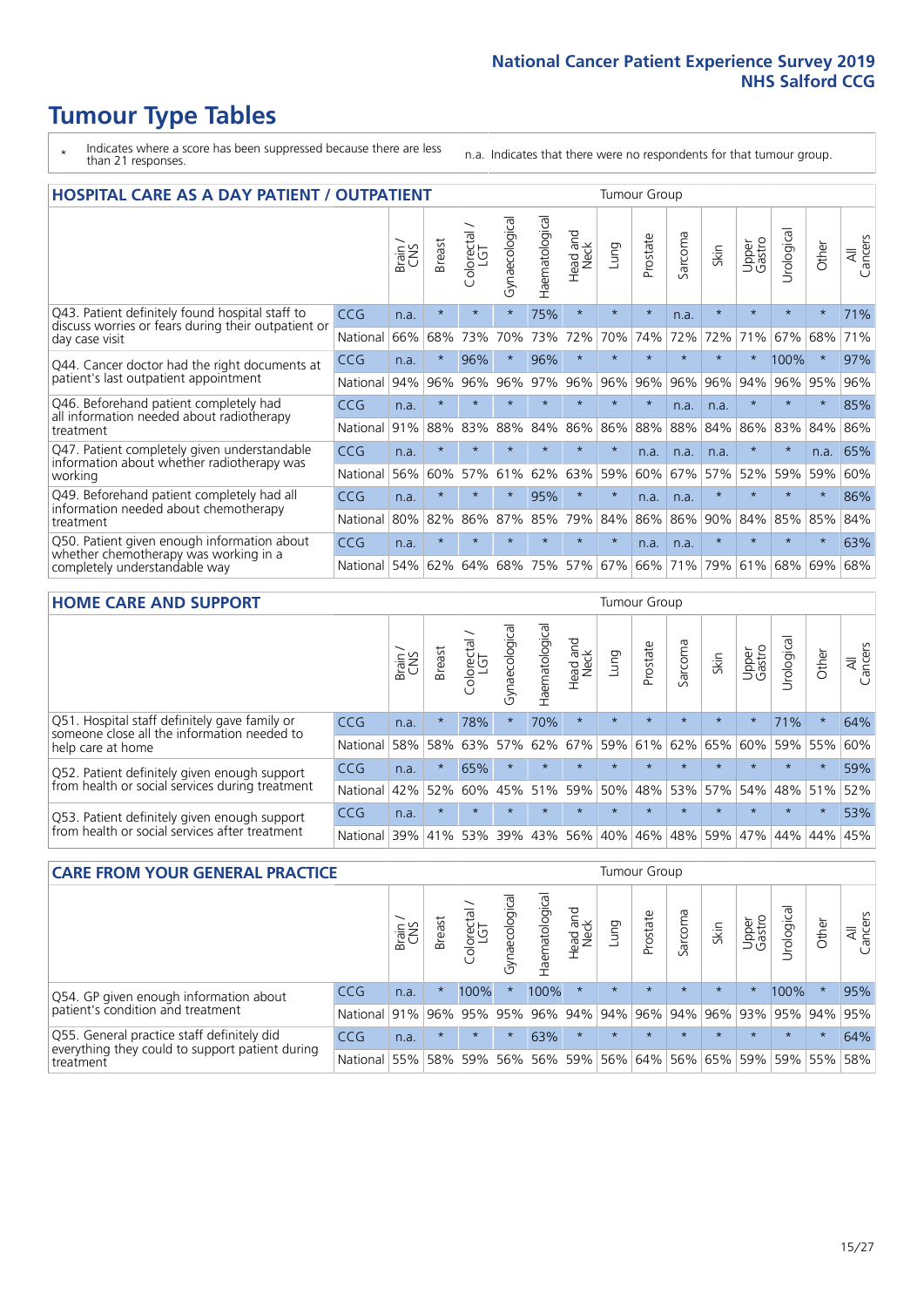- \* Indicates where a score has been suppressed because there are less than 21 responses.
- n.a. Indicates that there were no respondents for that tumour group.

#### **YOUR OVERALL NHS CARE** THE CONSTRUCTION OF THE THROUP GROUP TUMOUR GROUP

| I YUN YENAEL NI IYOANE |       |               |                                 |                |                |                         |         |          |         |              |                 |               |          |                |
|------------------------|-------|---------------|---------------------------------|----------------|----------------|-------------------------|---------|----------|---------|--------------|-----------------|---------------|----------|----------------|
|                        | Brain | <b>Breast</b> | ∽<br>olorectal<br>LGT<br>$\cup$ | Gynaecological | Haematological | aad and<br>Neck<br>Head | Lung    | Prostate | Sarcoma | Skin         | Upper<br>Gastro | ී<br>Urologic | Other    | All<br>Cancers |
| <b>CCG</b>             | n.a.  | $\star$       | 77%                             | $\star$        | 77%            | $\star$                 | $\star$ | $\star$  | $\star$ | $\star$      | $\star$         | 90%           | $\ast$   | 76%            |
| National               | 60%   | 73%           | 73%                             | 69%            | 75%            | 73%                     | 73%     | 75%      | 70%     | 79%          | 69%             | 74%           | 68%      | 73%            |
| <b>CCG</b>             | n.a.  | $\star$       | 59%                             |                | 67%            | $\ast$                  | $\star$ | $\star$  | $\star$ | $\star$      | $\star$         | $\star$       | $\star$  | 46%            |
| National               | 36%   | 41%           | 40%                             | 34%            | 36%            | 39%                     | 36%     | 40%      | 34%     | 44%          | 36%             | 33%           | 31%      | 38%            |
| <b>CCG</b>             | n.a.  | $\star$       | 96%                             |                | 94%            | $\star$                 | $\star$ | $\star$  | $\star$ | $\star$      |                 | 90%           | $\star$  | 93%            |
| National               | 85%   | 90%           | 88%                             | 87%            | 91%            | 90%                     | 90%     | 88%      | 88%     | 90%          | 86%             |               |          | 89%            |
| <b>CCG</b>             | n.a.  | $\ast$        | 89%                             |                | 82%            | $\star$                 | $\star$ | $\star$  | $\star$ | $\star$      |                 | 82%           | $^\star$ | 82%            |
| National               | 58%   | 68%           | 73%                             | 66%            | 66%            | 71%                     | 71%     | 76%      | 68%     | 73%          | 66%             | 75%           | 64%      | 69%            |
| <b>CCG</b>             | n.a.  | $\star$       | 38%                             |                | 28%            | $\ast$                  | $\star$ | $\star$  | $\star$ | $\star$      |                 | 28%           | $\star$  | 33%            |
| National               | 42%   | 30%           | 32%                             | 31%            | 33%            | 21%                     | 34%     | 31%      | 36%     | 20%          | 36%             | 21%           | 32%      | 30%            |
| <b>CCG</b>             | n.a.  | $\star$       | 9.3                             | $\star$        | 9.1            | $\star$                 | $\star$ | $\star$  | $\star$ | $\star$      | $\star$         | 9.0           | $\ast$   | 9.0            |
| National               | 8.6   | 8.9           | 8.8                             | 8.7            | 8.9            | 8.8                     | 8.8     | 8.8      | 8.8     | 8.9          | 8.7             | 8.7           | 8.7      | 8.8            |
|                        |       |               |                                 |                |                |                         |         |          |         | iamoar oroap |                 |               | 85%      | 87%            |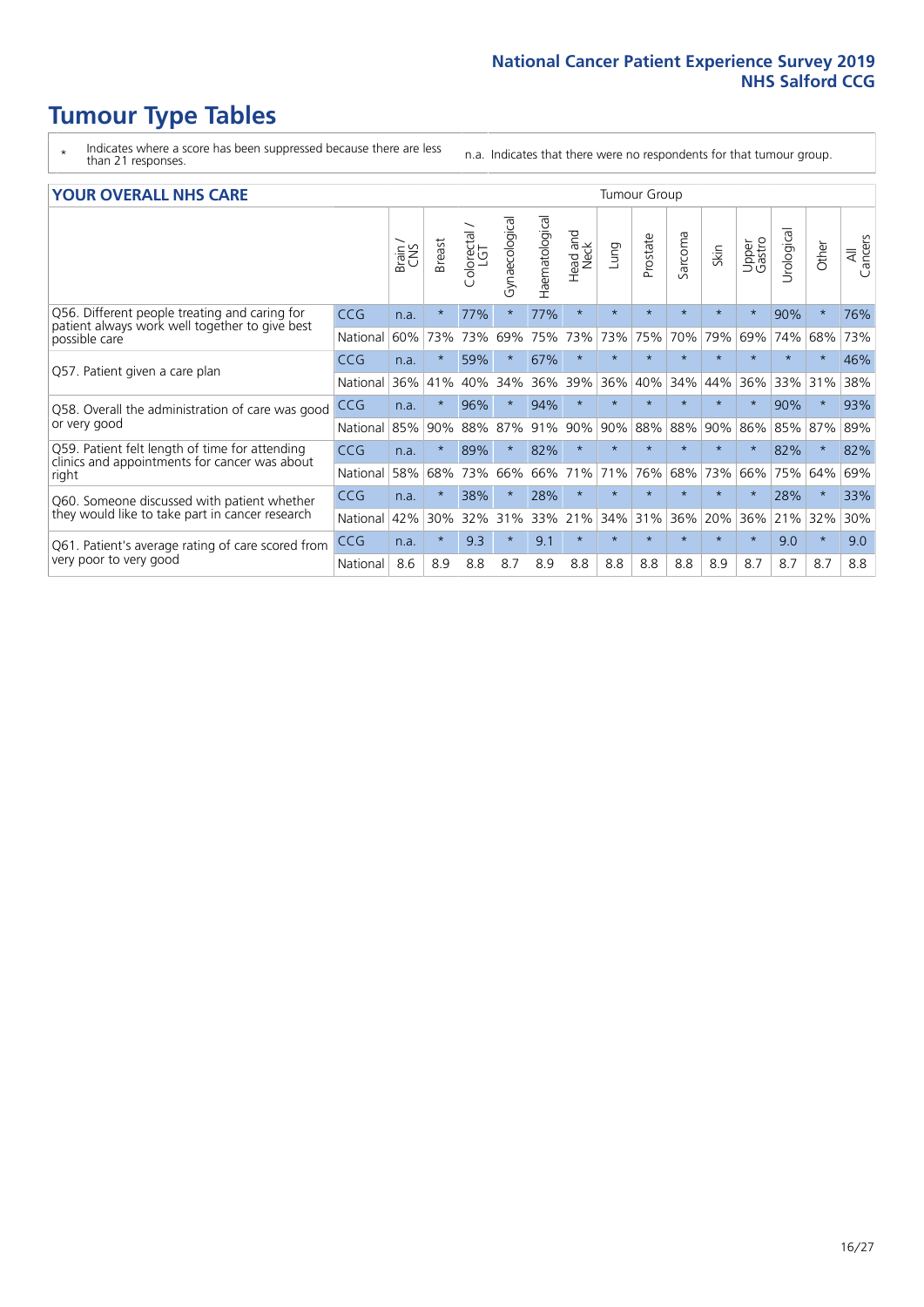### **Year on Year Charts**





#### **DIAGNOSTIC TESTS**





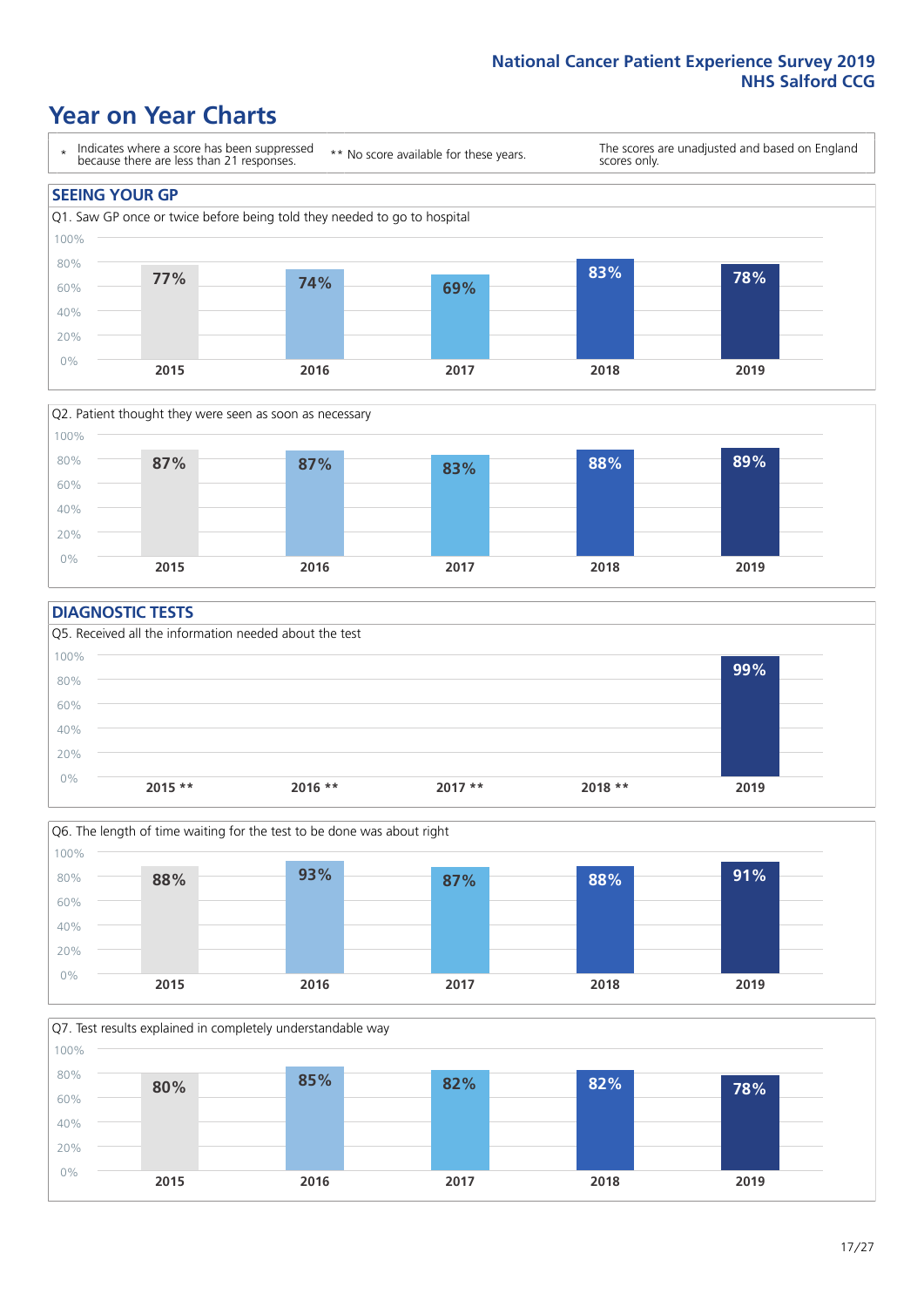## **Year on Year Charts**

\* Indicates where a score has been suppressed because there are less than 21 responses.

\*\* No score available for these years.

The scores are unadjusted and based on England scores only.

### **FINDING OUT WHAT WAS WRONG WITH YOU** Q10. Patient told they could bring a family member or friend when first told they had cancer 0% 20% 40% 60% 80% 100% **2015 \*\* 2016 2017 2018 2019 74% 76% 75% 72%**







### **DECIDING THE BEST TREATMENT FOR YOU**

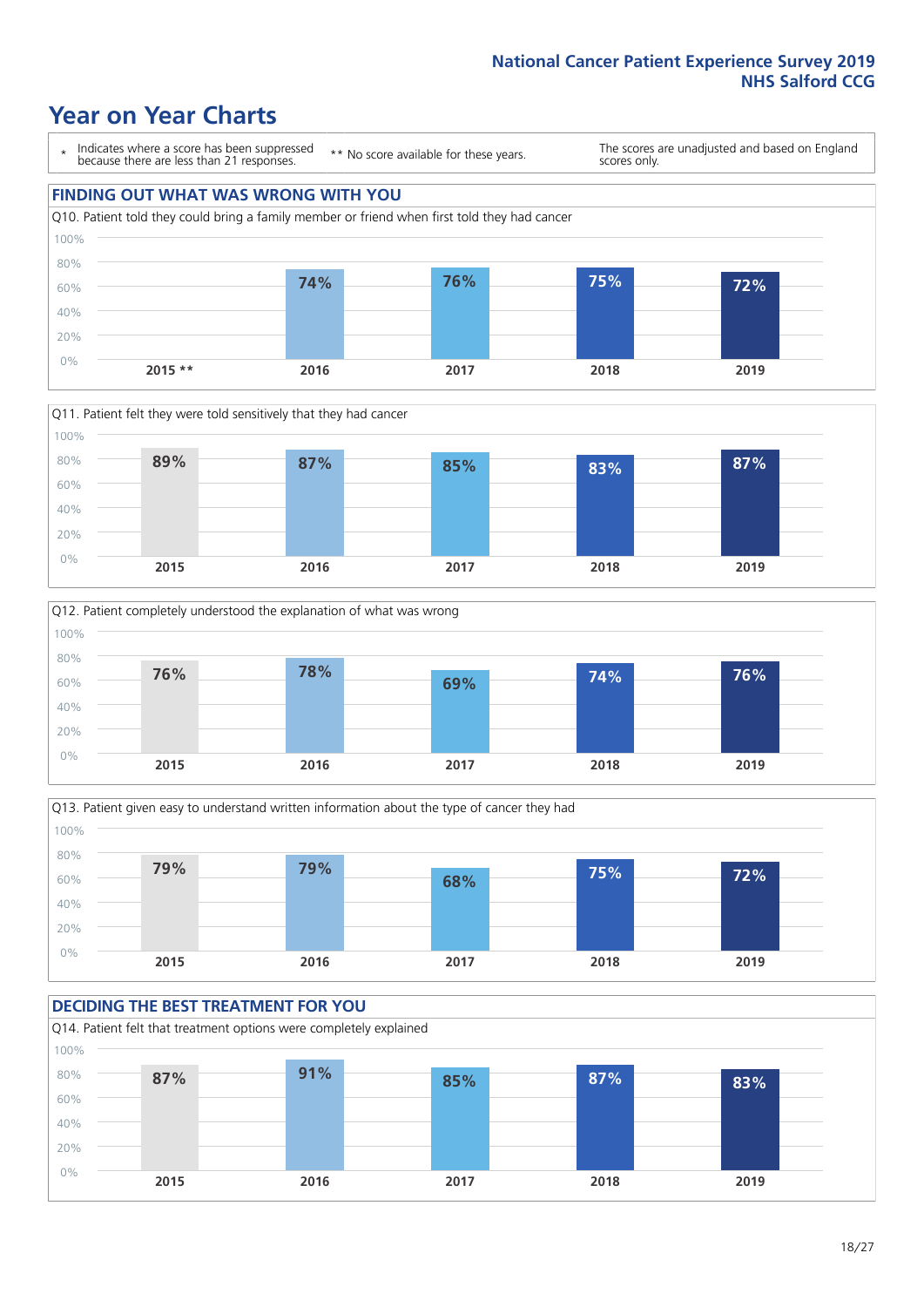### **Year on Year Charts**







Q18. Patient definitely involved as much as they wanted in decisions about care and treatment  $0%$ 20% 40% 60% 80% 100% **2015 \*\* 2016 \*\* 2017 \*\* 2018 \*\* 2019 82%**

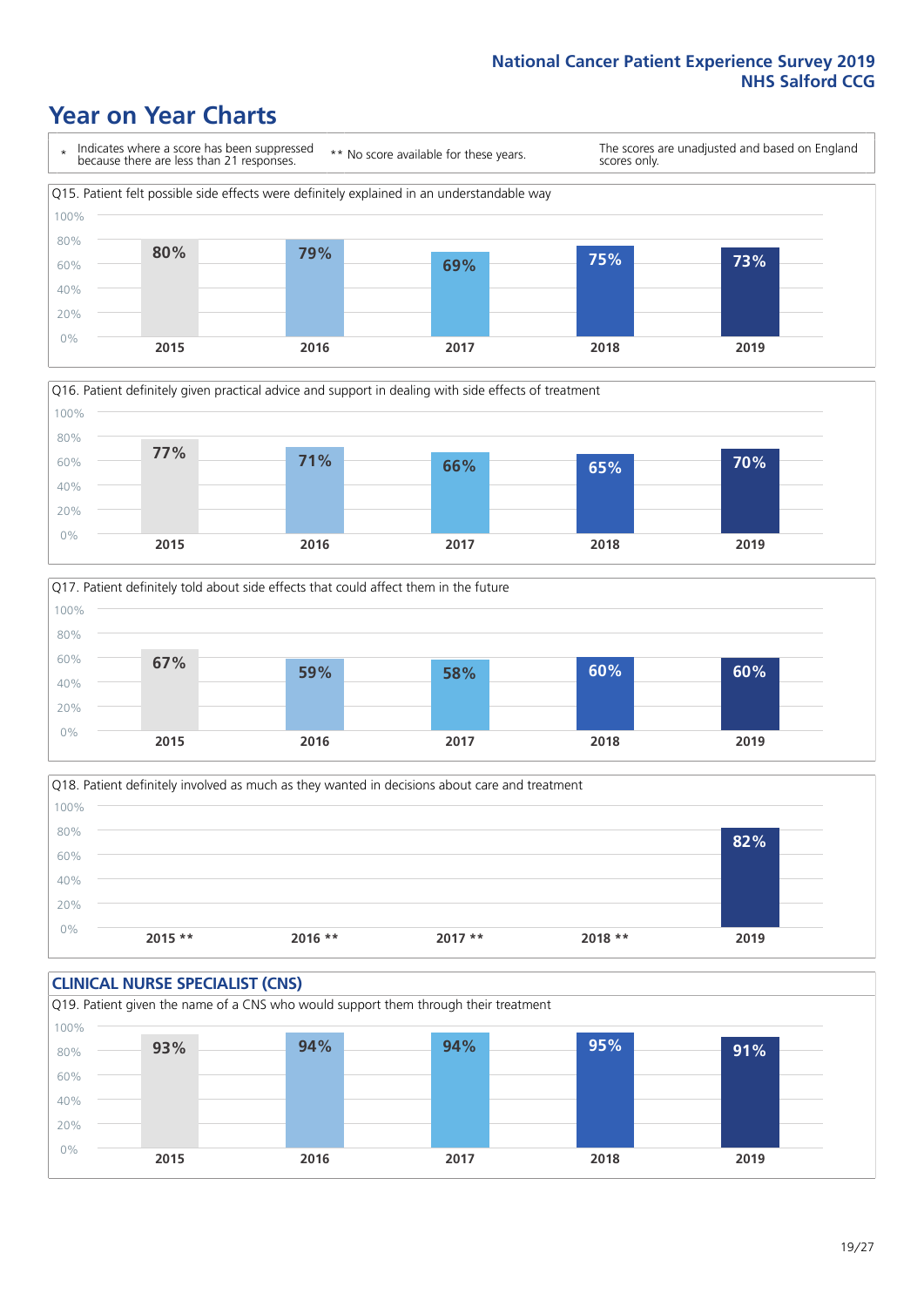### **Year on Year Charts**











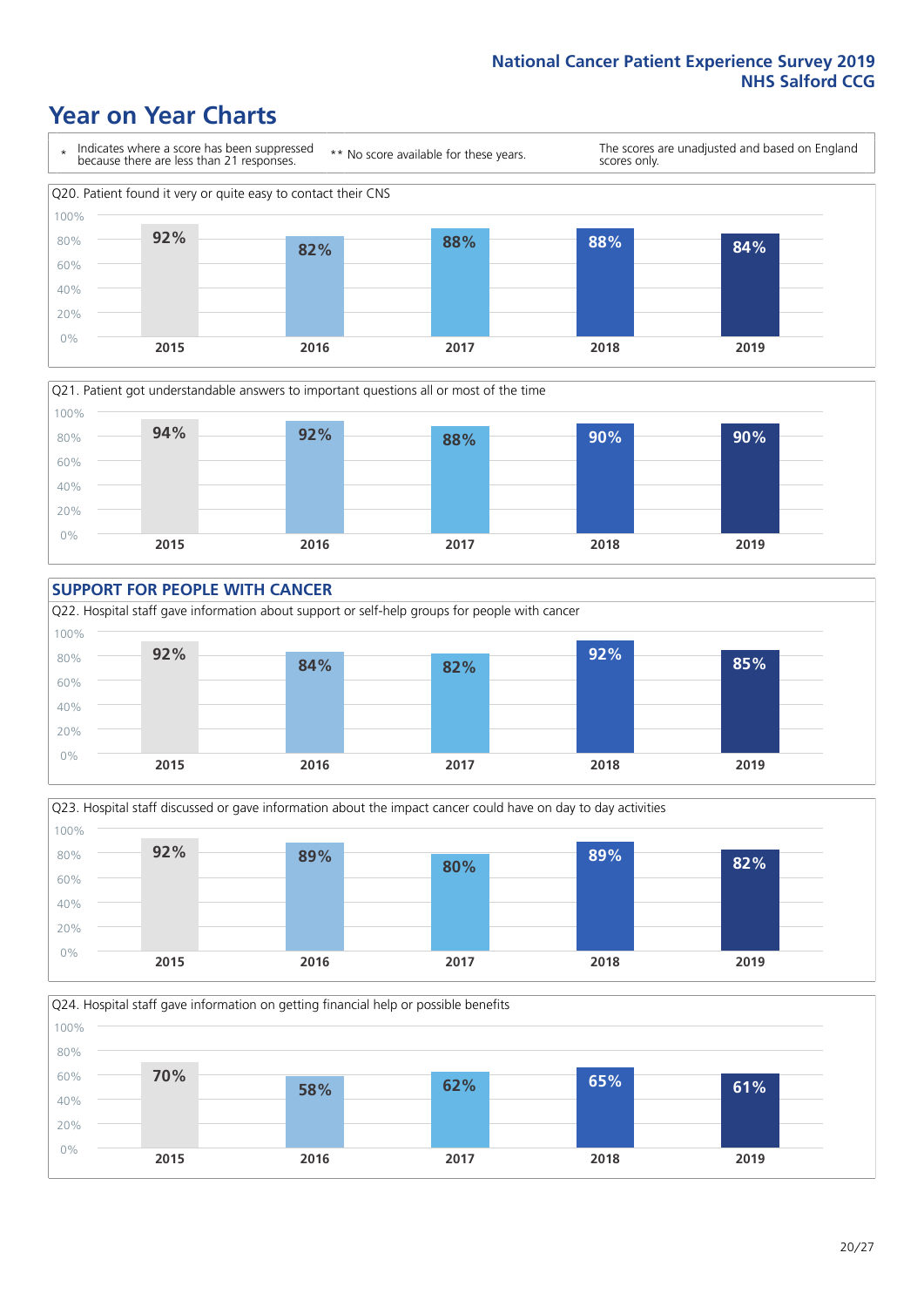### **Year on Year Charts**



#### **OPERATIONS**





### **HOSPITAL CARE AS AN INPATIENT** Q30. Hospital staff didn't talk in front of patient as if patient wasn't there 0% 20% 40% 60% 80% 100% **2015 \*\* 2016 \*\* 2017 \*\* 2018 \*\* 2019 92%**

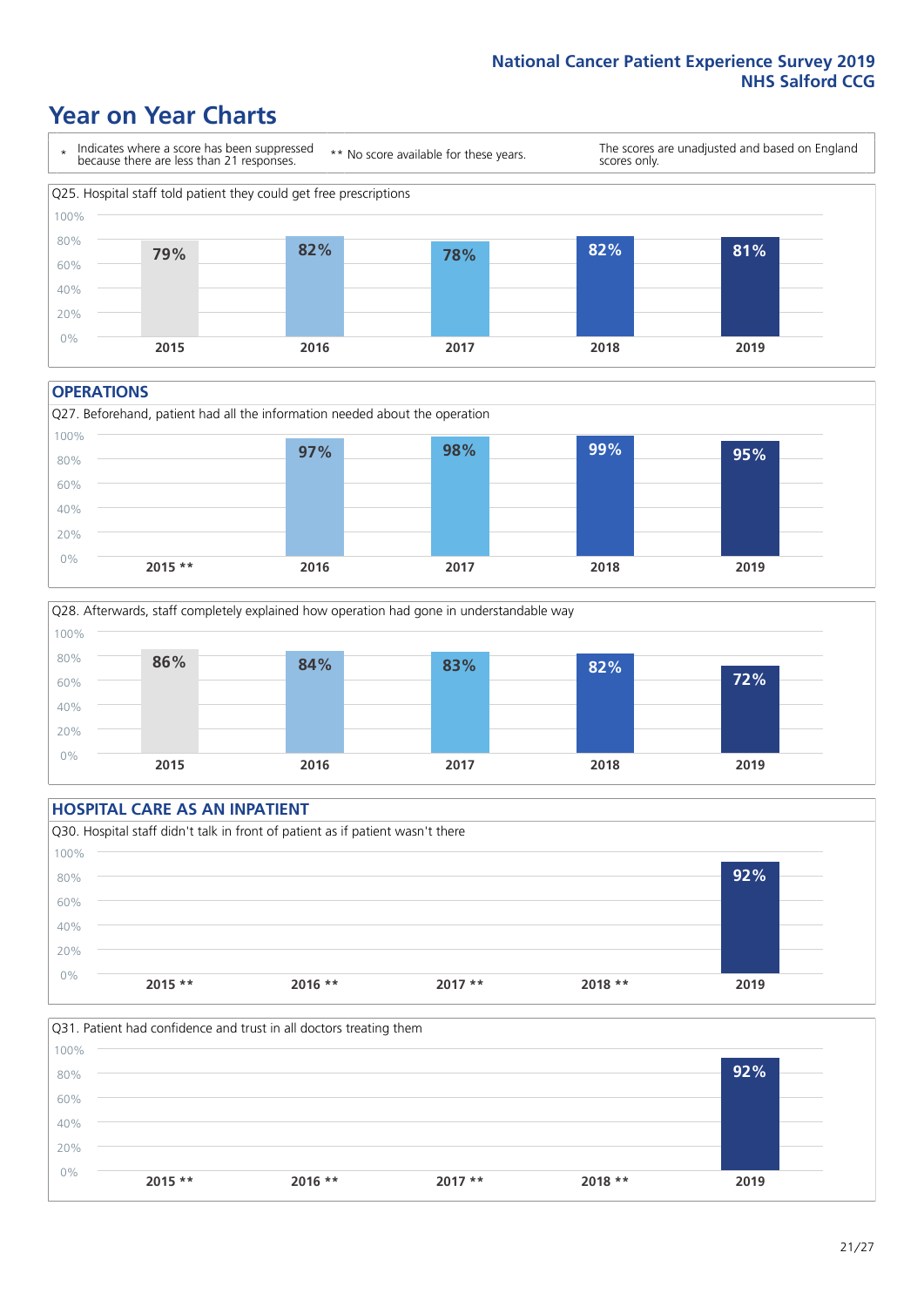### **Year on Year Charts**









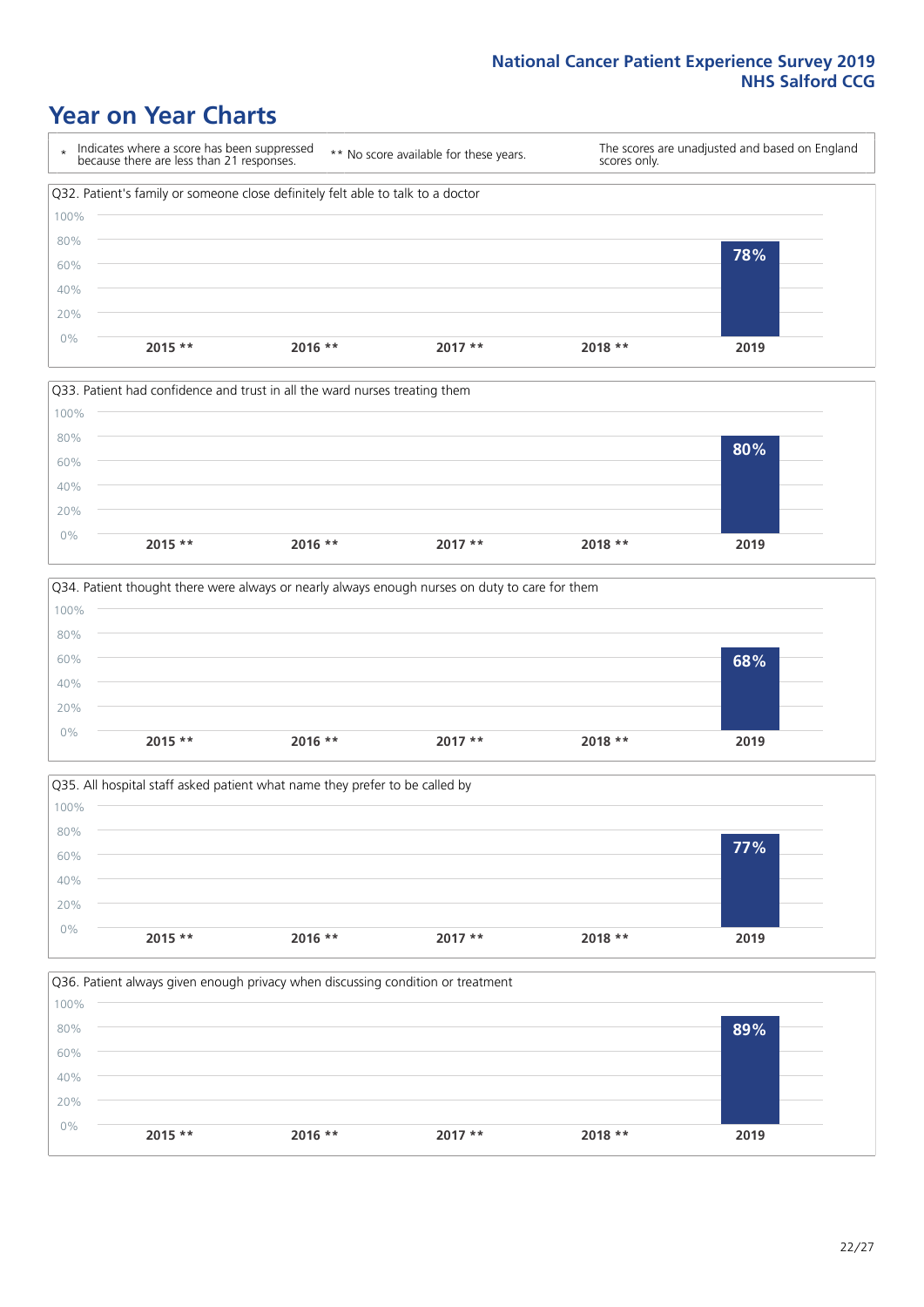### **Year on Year Charts**

\* Indicates where a score has been suppressed because there are less than 21 responses. \*\* No score available for these years. The scores are unadjusted and based on England scores only. Q37. Patient definitely found hospital staff to discuss worries or fears during their inpatient visit 0% 20% 40% 60% 80% 100% **2015 \*\* 2016 \*\* 2017 \*\* 2018 \*\* 2019 52%**







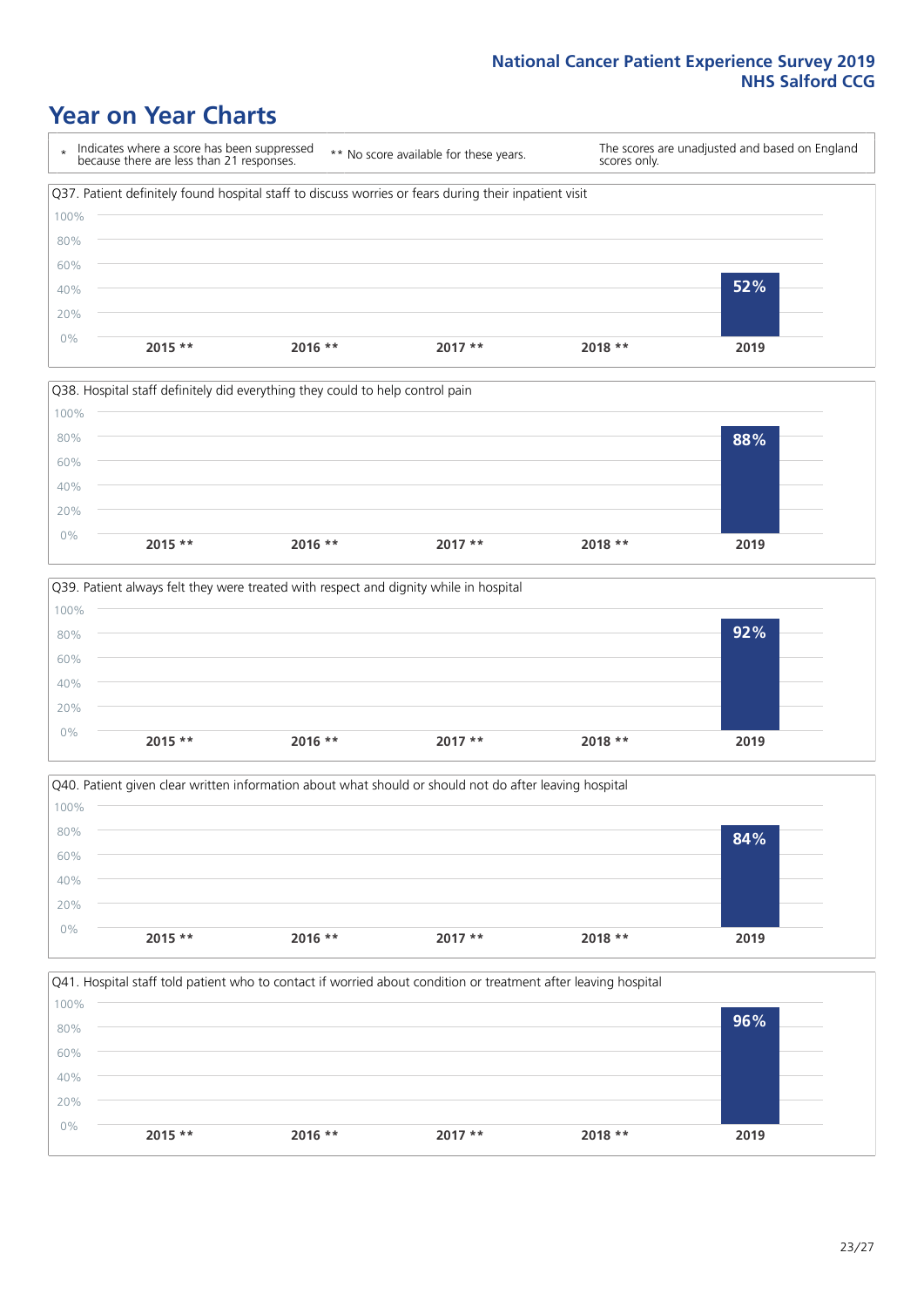### **Year on Year Charts**

\* Indicates where a score has been suppressed because there are less than 21 responses.

\*\* No score available for these years.

The scores are unadjusted and based on England scores only.

### **HOSPITAL CARE AS A DAY PATIENT / OUTPATIENT**









Q49. Beforehand patient completely had all information needed about chemotherapy treatment 0% 20% 40% 60% 80% 100% **2015 2016 2017 2018 2019 89% 92% 86% 82% 86%**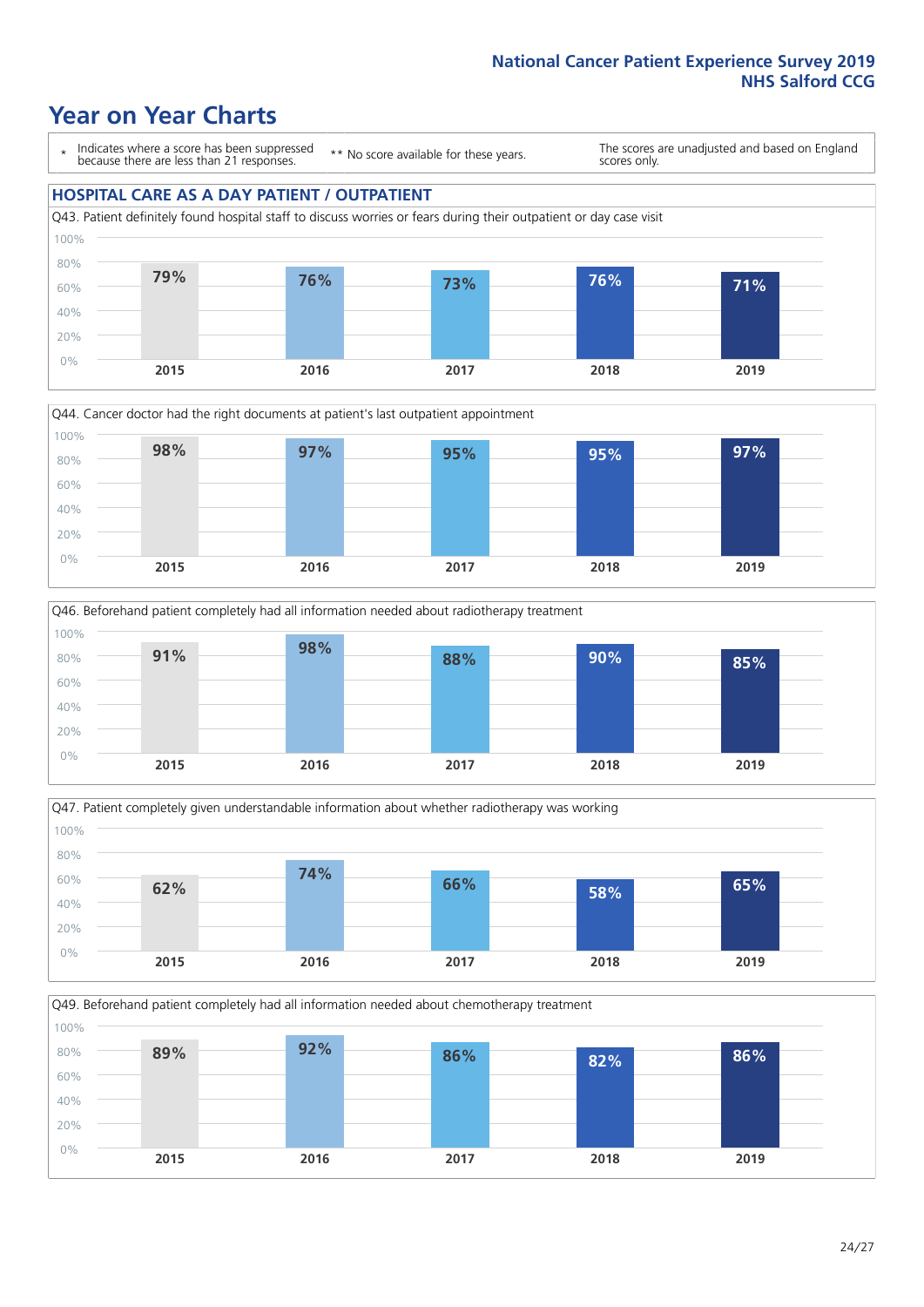### **Year on Year Charts**

\* Indicates where a score has been suppressed because there are less than 21 responses. \*\* No score available for these years. The scores are unadjusted and based on England scores only. Q50. Patient given enough information about whether chemotherapy was working in a completely understandable way 0% 20% 40% 60% 80% 100% **2015 2016 2017 2018 2019 68% 78% 77% 74% 63%**

#### **HOME CARE AND SUPPORT**







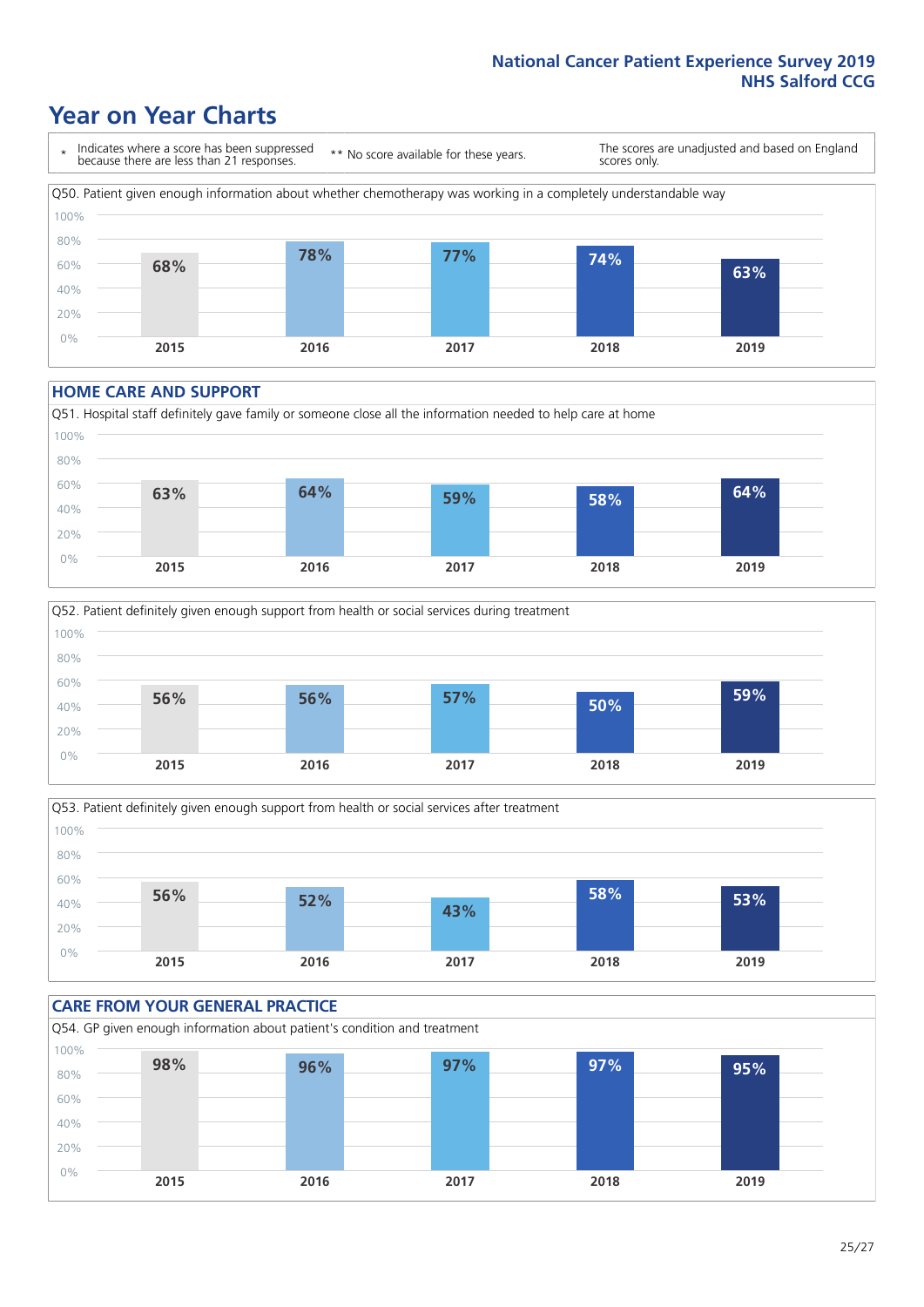### **Year on Year Charts**

\* Indicates where a score has been suppressed because there are less than 21 responses.

\*\* No score available for these years.

The scores are unadjusted and based on England scores only.



#### **YOUR OVERALL NHS CARE**







Q59. Patient felt length of time for attending clinics and appointments for cancer was about right 0% 20% 40% 60% 80% 100% **2015 2016 2017 2018 2019 74% 76% 67% 67% 82%**